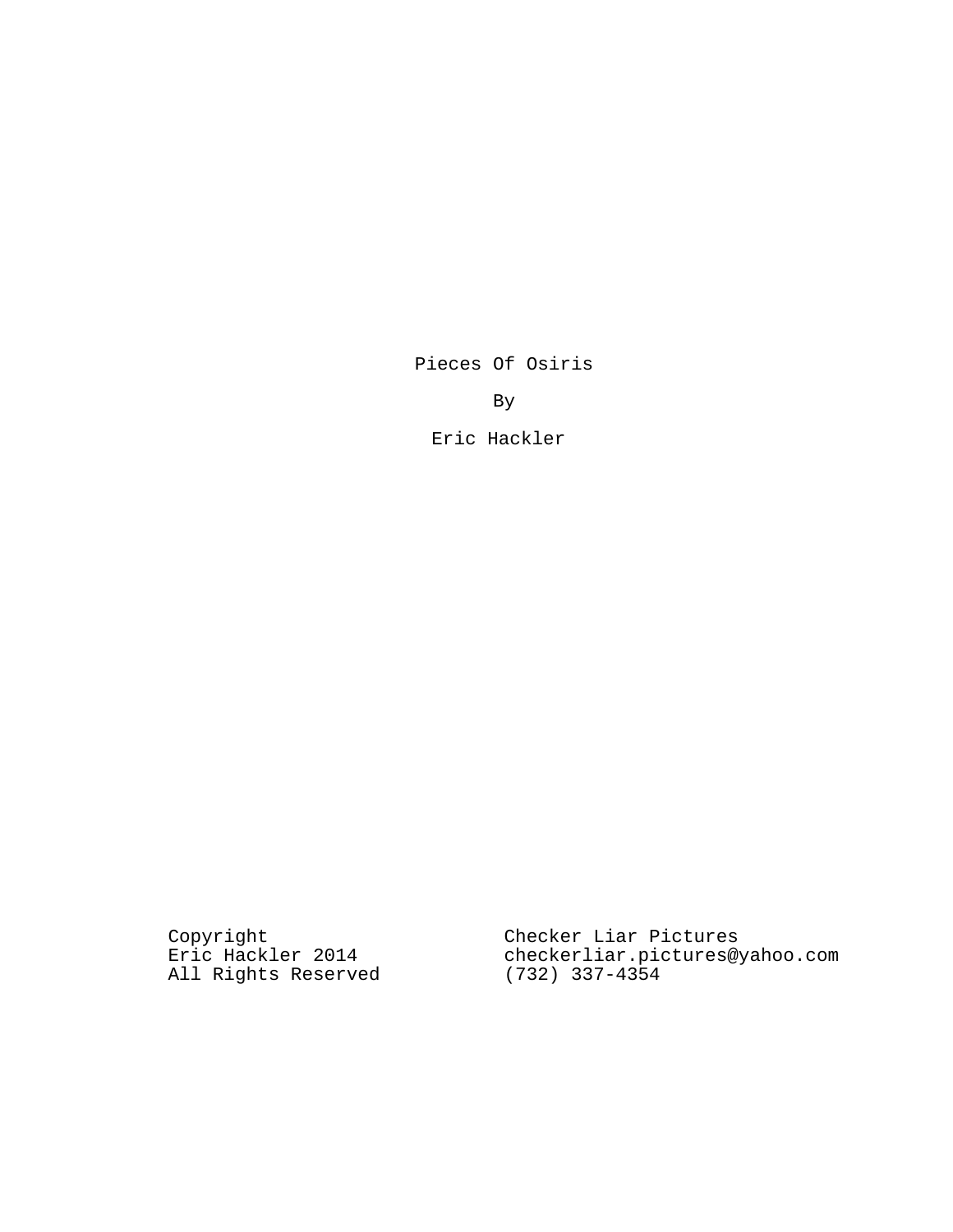MONTAGE

-Young CAMERON OSIRIS (early 20s) opens an envelope. The letter inside welcomes him as a newly instated agent in "The Service".

-A younger RAY LORDE (late 30s) hands Cameron his badge.

-Young Cameron suits up.

-Young Lorde gives Cameron his first assignment.

-Cameron pulls his gun and shoots someone.

-Young Lorde disciplines Cameron for not following orders.

-Cameron chases a suspect down and apprehends him.

-Young Lorde shakes Cameron's hand in recognition of his good work.

-Cameron engages a criminal in hand to hand combat and takes him down.

-Young Lorde pats Cameron on the back.

-Cameron bursts into a room and is ambushed from behind.

-Young Lorde berates an unapologetic Young Cameron.

-Young Cameron is having sex with a girl while a suspect escapes.

-Young Cameron loses in hand to hand combat.

-Young Cameron receives another letter. It tells him that he has been "Disavowed"

-A shot of Young Cameron's badge with a black X across it.

The shots begin in black & white then gradually fade to colour after Lorde pats Cameron on the back.

The last shot transitions into a shot of a front door. It's night time. A hand (Lorde's) comes into frame and knocks.

INT. MODEST HOUSE - NIGHT

ISIS (early 20s) steps out of her room. She is tying on a robe and is not happy to be interrupted.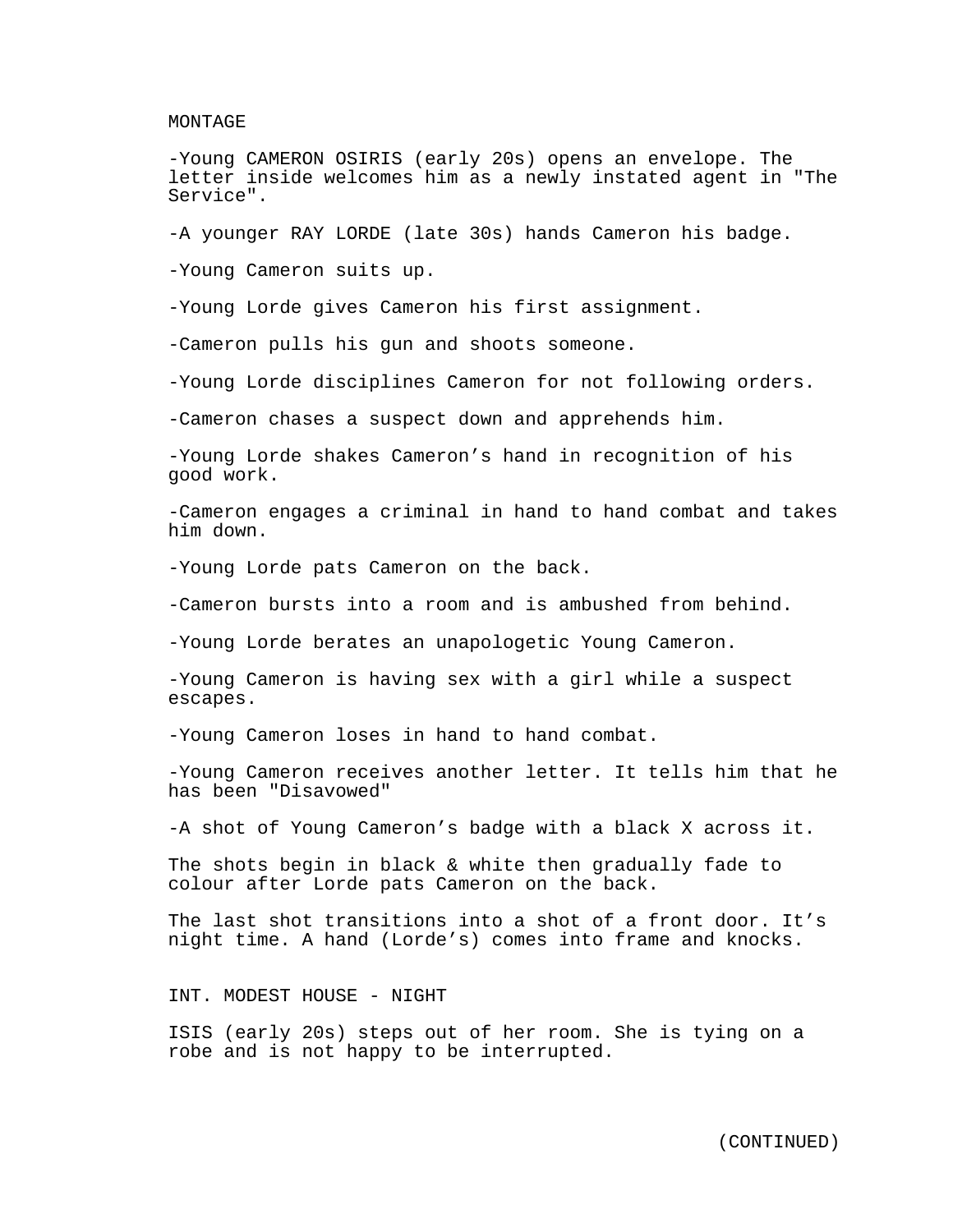ISIS (to herself) There had better be a good story to this.

She opens the front door to see VICE ADMIRAL RAYMOND LORDE (now mid 50s) standing there.

ISIS

Yeah?

RAY I'm here to talk to him.

ISIS

Who?

RAY (loudly) Osiris! I know you can hear me!

ISIS (interrupting) Who!? There's no one else here!

RAY (ignoring her) Osiris!

CAMERON (O.S.) (dismissively) Babe, it's ok.

Behind Isis appears CAMERON OSIRIS (late 30s). He is half dressed and looking perplexed. Cameron waves his hand to send Isis away.

Isis grumbles and angrily goes back into the house. Cameron and Ray look at each other for a moment.

> CAMERON Couldn't have possibly done this at any other time, Vice Admiral?

> RAY This is an informal visit, Cameron. We don't need titles.

CAMERON Since you're the only one of us who still has one, I'll be grateful for that. What do you need?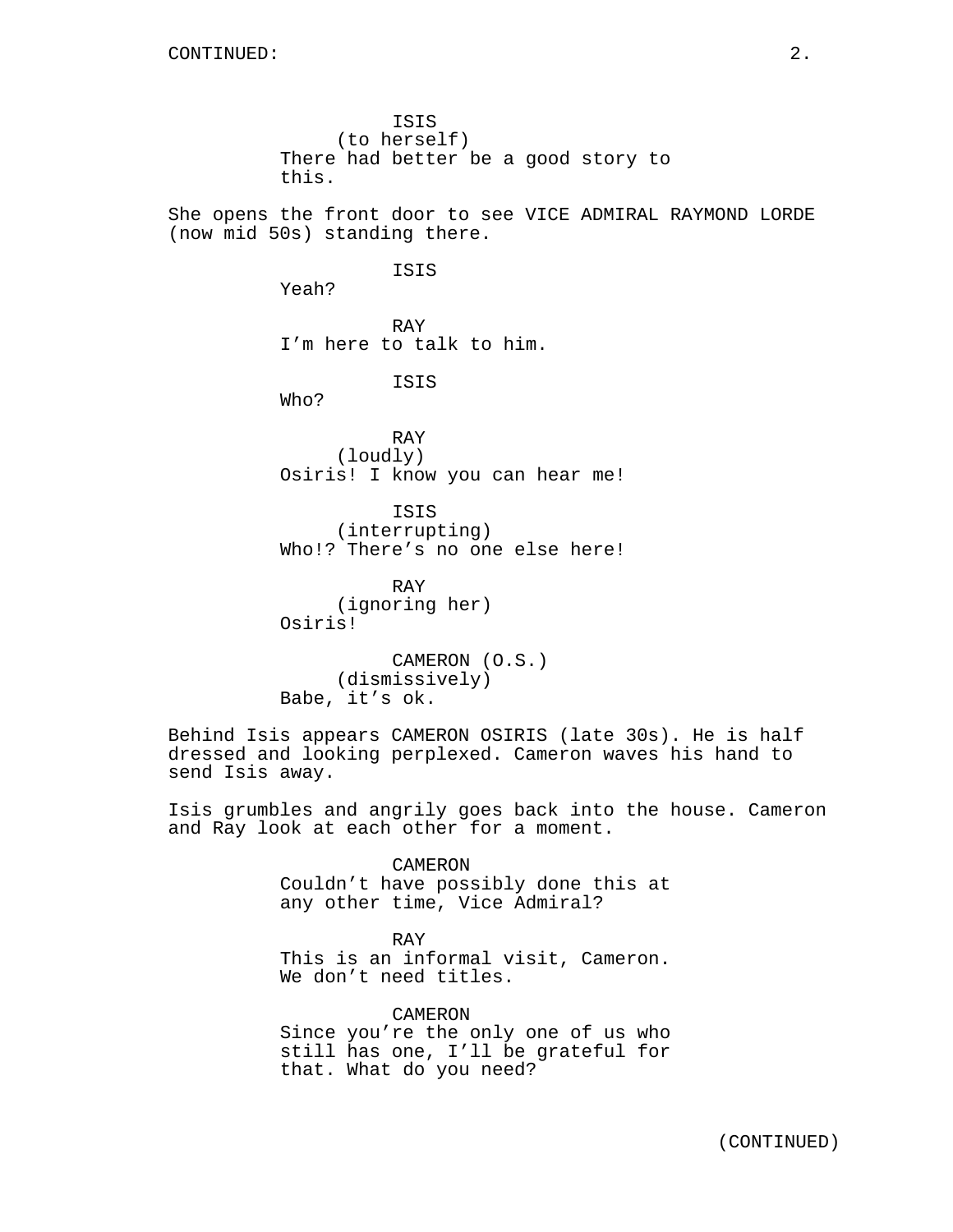RAY At this moment? You to get dressed and get in the car.

INT. BACKSEAT - CONTINUOUS

Ray & Cameron sit in the back seat as the car speeds along. The streetlights intermittently throwing them into light and shadow.

For a moment, there is silence. It's been a long time since these two have been in each other's presence.

Finally Cameron speaks.

CAMERON How many are dead?

RAY How did you know?

CAMERON You wouldn't even think of talking to me unless you were desperate. Is it him?

QUICK FLASH: Criminal Mastermind TYPHON (mid 30s)

Back in the car, Ray looks at Cameron. There is pain in his eyes.

CAMERON

How many?

RAY

Enough to do more than talk.

Cameron looks at Ray. For a moment, there is hope in his eyes.

CAMERON

Really?

RAY Enough to reinstate you.

Silence. For Cameron, an Eden that he had long since given up on is suddenly within his reach.

> CAMERON What do I have to do, Sir?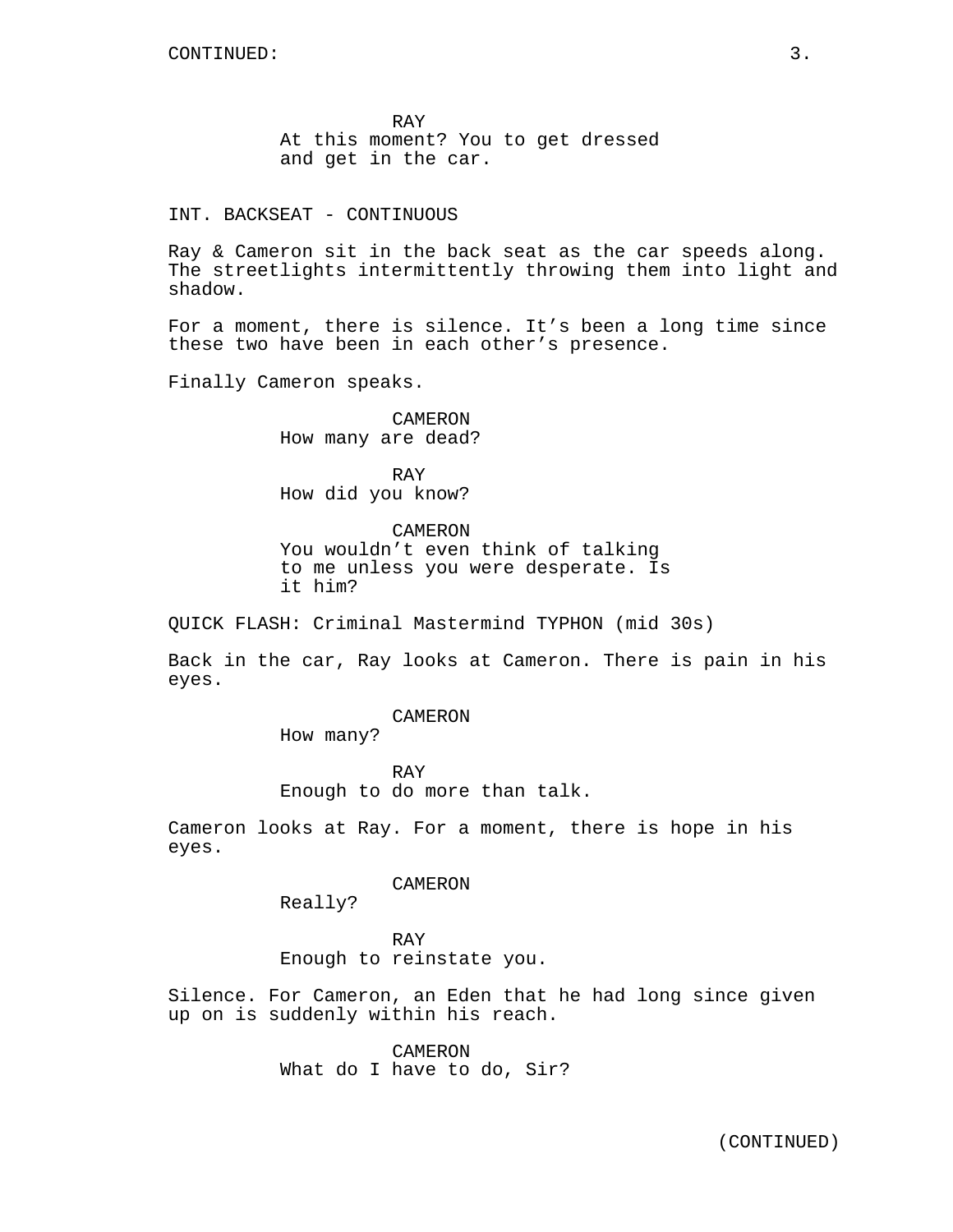RAY This is still informal, Cameron. Call me Ray.

CAMERON What do I have to do?

RAY For starters, I need you to bear with me.

CAMERON I'm listening.

Ray takes a deep breath and begins.

RAY

In all honesty, Cameron, I've been debating doing this for a long time. But with everything that's happened I don't see an alternative. I need to bring you back. You were my best agent and I need someone I can trust at my side. But there's a hitch. And this is where it gets...

CAMERON (resigned) Problematic.

RAY Existential.

Cameron looks at him questioningly.

you.

RAY (to driver) Sean, hand me those files.

The driver picks up three folders from the front seat and passes them back to Ray.

> RAY (opening the files) There were three who led to your downfall. Or rather, three parts of

He begins opening the files. As he speaks, we see the contents. Photos and dossiers on the targets.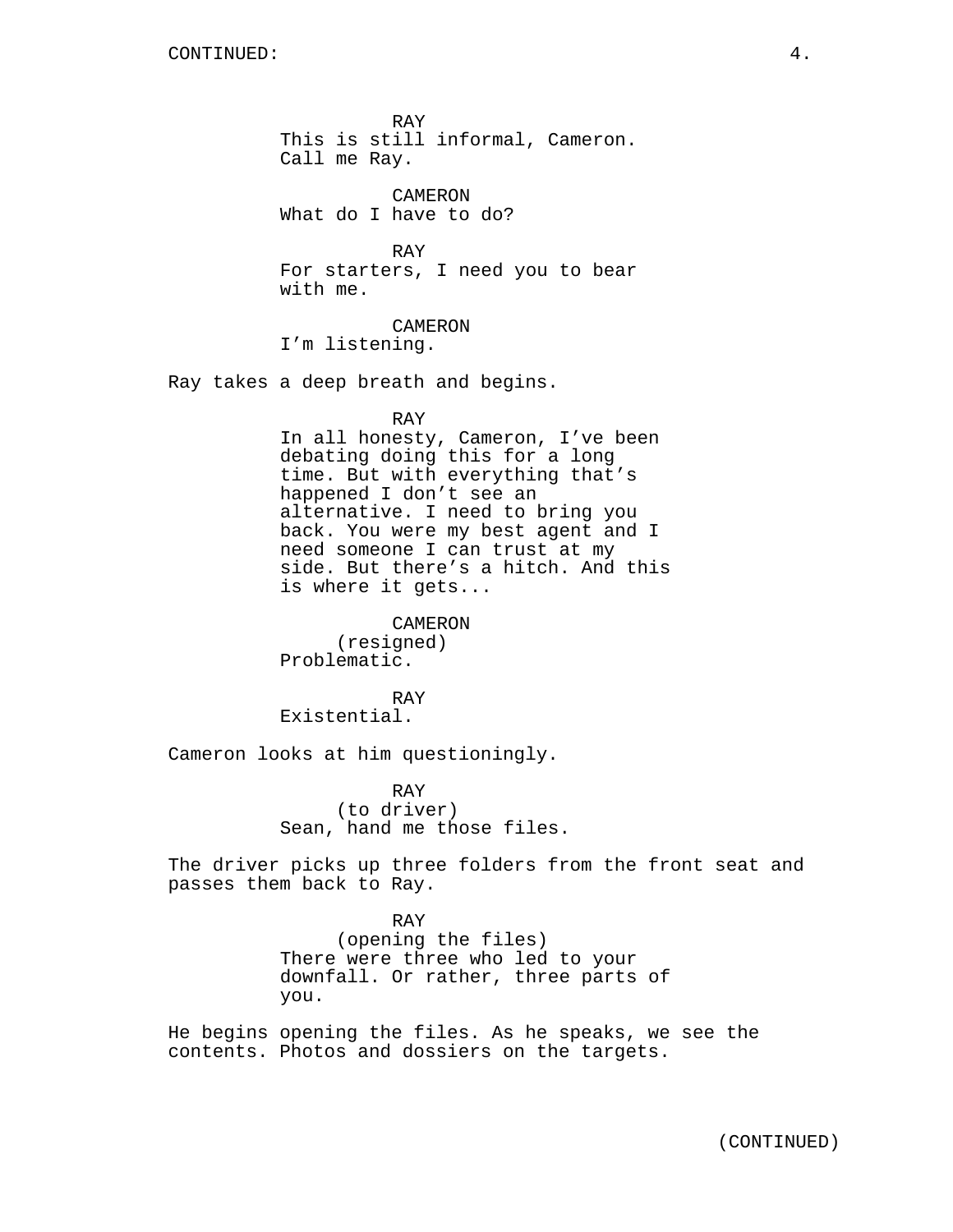## RAY (O.S.)

Indigo Norther, thief and a prostitute. Erin Breakers, fence. Ego like you wouldn't believe. Scarlette Castle, the writer.You allowed each of them to run free and thanks to that, The Service saw fit to disavow you.

He closes the files and looks up at Cameron.

RAY

All three of them are still at large and we need them taken out. But if you want me to reinstate you, which I want to do, you need to be the one to do it.

CAMERON Kill them, you mean?

RAY You never had a problem with killing before.

CAMERON I still don't. Just making sure I have all the facts.

Ray hands the files to Cameron.

RAY

There they are. Everything's in your hands. I hate to admit...I'm not really sure what I'll do if you don't say yes. Take a moment. Think. Will you do it?

Cameron doesn't need to think about this decision.

CAMERON With pleasure, Sir.

Ray reacts like a hundred pound weight has been lifted from his shoulders.

> RAY That's the first good news I've heard in weeks.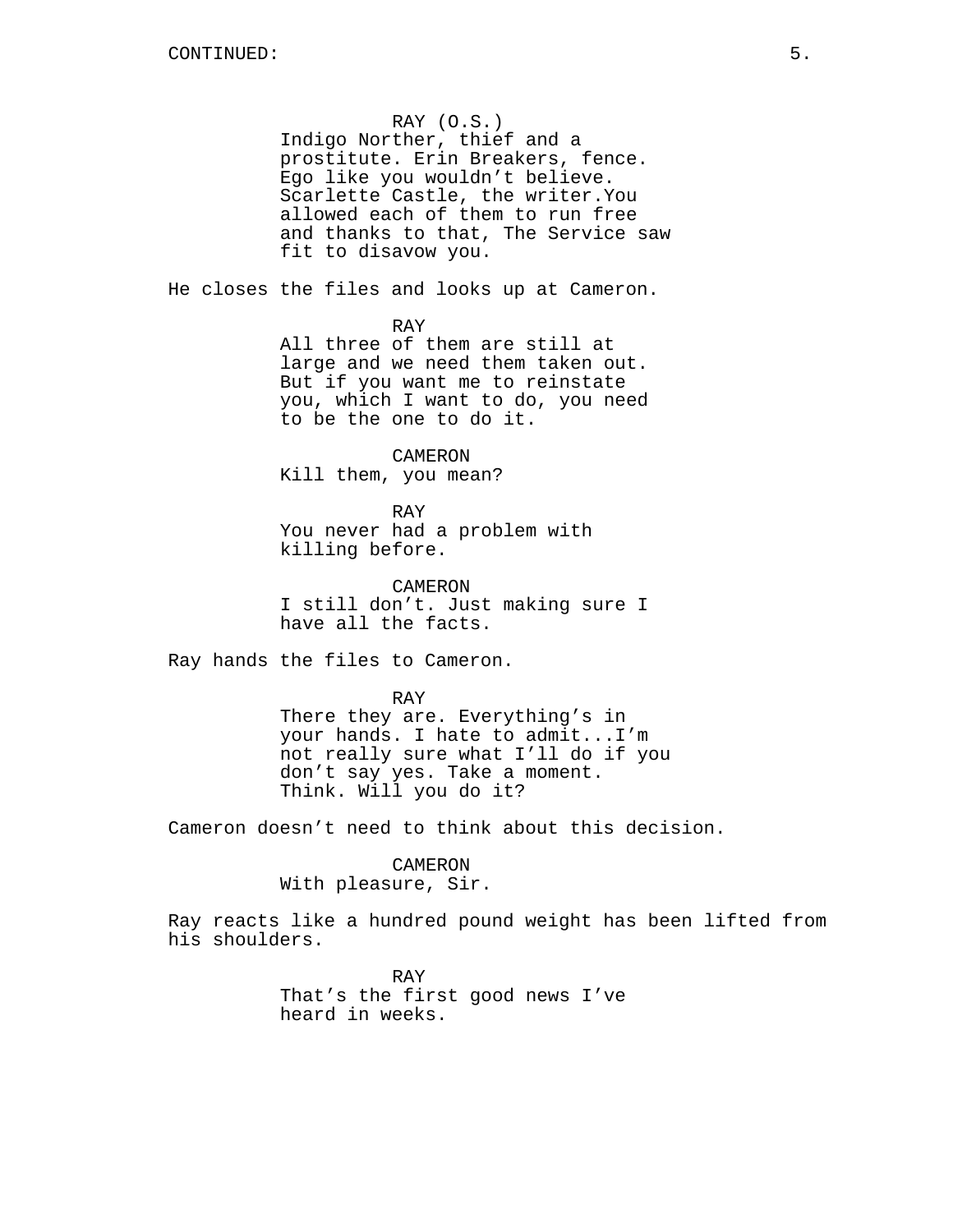EXT. CAMERON'S APARTMENT COMPLEX - CONTINUOUS

The car pulls up to the curb. Cameron and Ray get out. Cameron is holding the files.He walks around the car to Ray and the two silently shake hands.

Cameron turns to walk into his apartment as Ray gets back in the car. He calls after Cameron.

> RAY One more thing: These three are more than people. They're parts of you. Don't expect doing this to be easy. Odds are you'll feel some side effects. Just be ready for it and stay focused on the goal. I really do need you back.

He smiles at Cameron, closes the door and the car pulls away.

Cameron turns and enters his apartment.

INT. CAMERON'S APARTMENT - CONTINUOUS

Cameron enters his apartment. He picks up the mail off the floor and walks into the kitchen.

He throws most of the letters in the trash. In the foreground, we see a stack of unopened letters. Each has the same return address:

1920 Sigmund Ct Eurydice, OR 37383

In his main room, Cameron paces for a few moments. The files Ray gave him are on the table beside him. He glances at them a time or few.

He stops. Looks at the files a final time and a wide smile breaches his face.

#### CAMERON

YES!

EXT. CHEAP MOTEL - NIGHT

A sleazy neon-lit building. The type that's so ugly on the outside, you know it's uglier on the inside.

A couple of girls in skimpy clothes are walking along the sidewalk.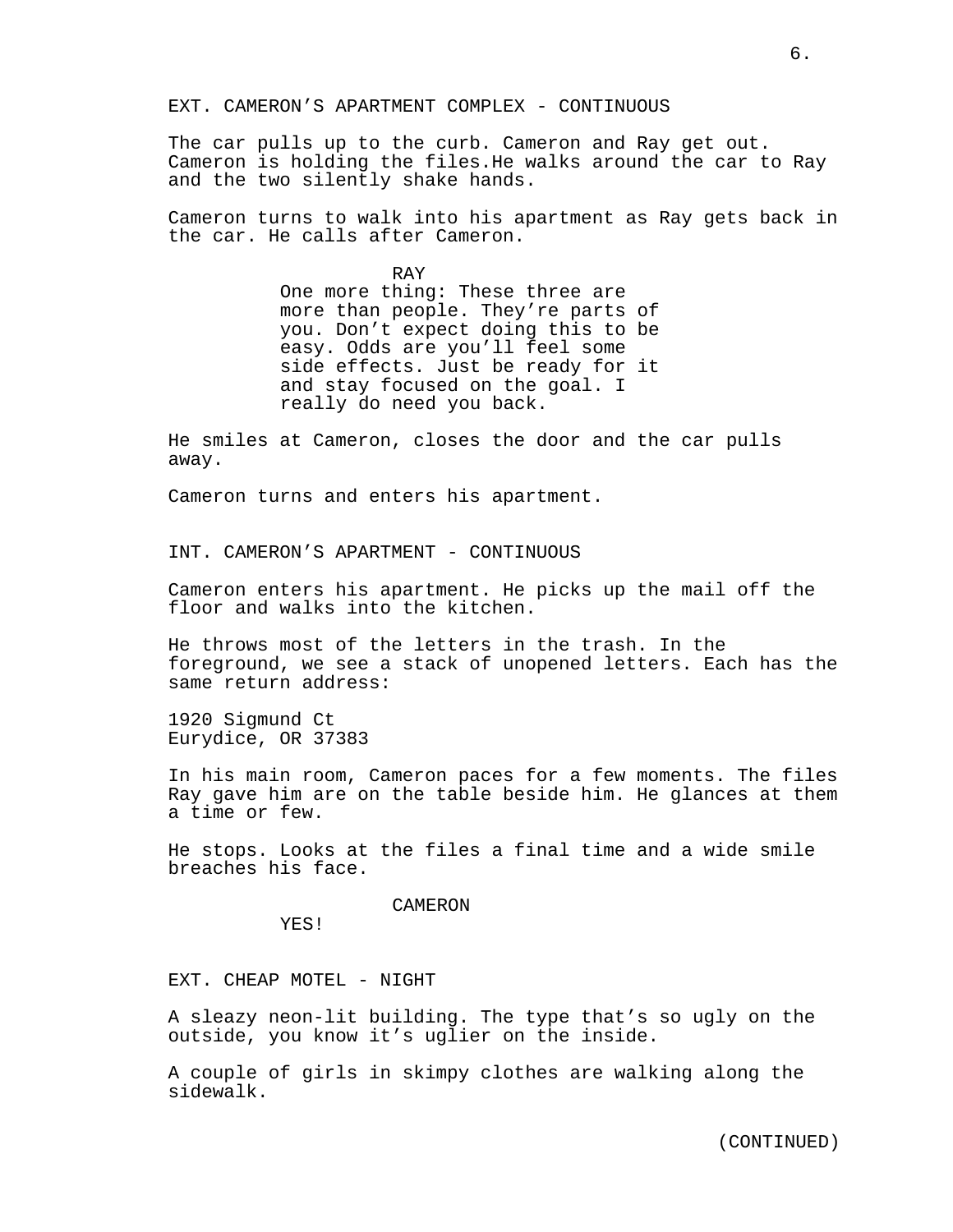Cameron's car pulls up in front of a room. He steps out. He is dressed in a cheap suit and carrying a briefcase. To anyone looking, he's just a white collar guy stopping for a little fun before going home to his wife.

Cameron enters a room and leaves his tie hanging on the outside doorknob.

INT. CHEAP MOTEL ROOM - NIGHT - MINUTES LATER

The door opens, in steps INDIGO NORTHER (early 20s). She is dressed in next to nothing and from the way she wears it, you can tell she hasn't had it on much tonight. There is a fancy locket on her neck.

Despite her attire, she is energetic and bouncy. Like a little kid who gets to wear her halloween costume every day.

### INDIGO

Hellloooooo

Cameron steps up behind her and blindfolds her.

INDIGO Ooooooh! I like you already.

CAMERON I'm flattered. That's a pretty necklace.

#### INDIGO

My friend, Erin got it for me. He can get his hands on all kinds of cool stuff. This belonged to a spy.

CAMERON What happened to the spy?

INDIGO Oh, he's dead now.

Silence.

INDIGO So tell me, are you here for an appointment or an audition?

Silence.

INDIGO You there?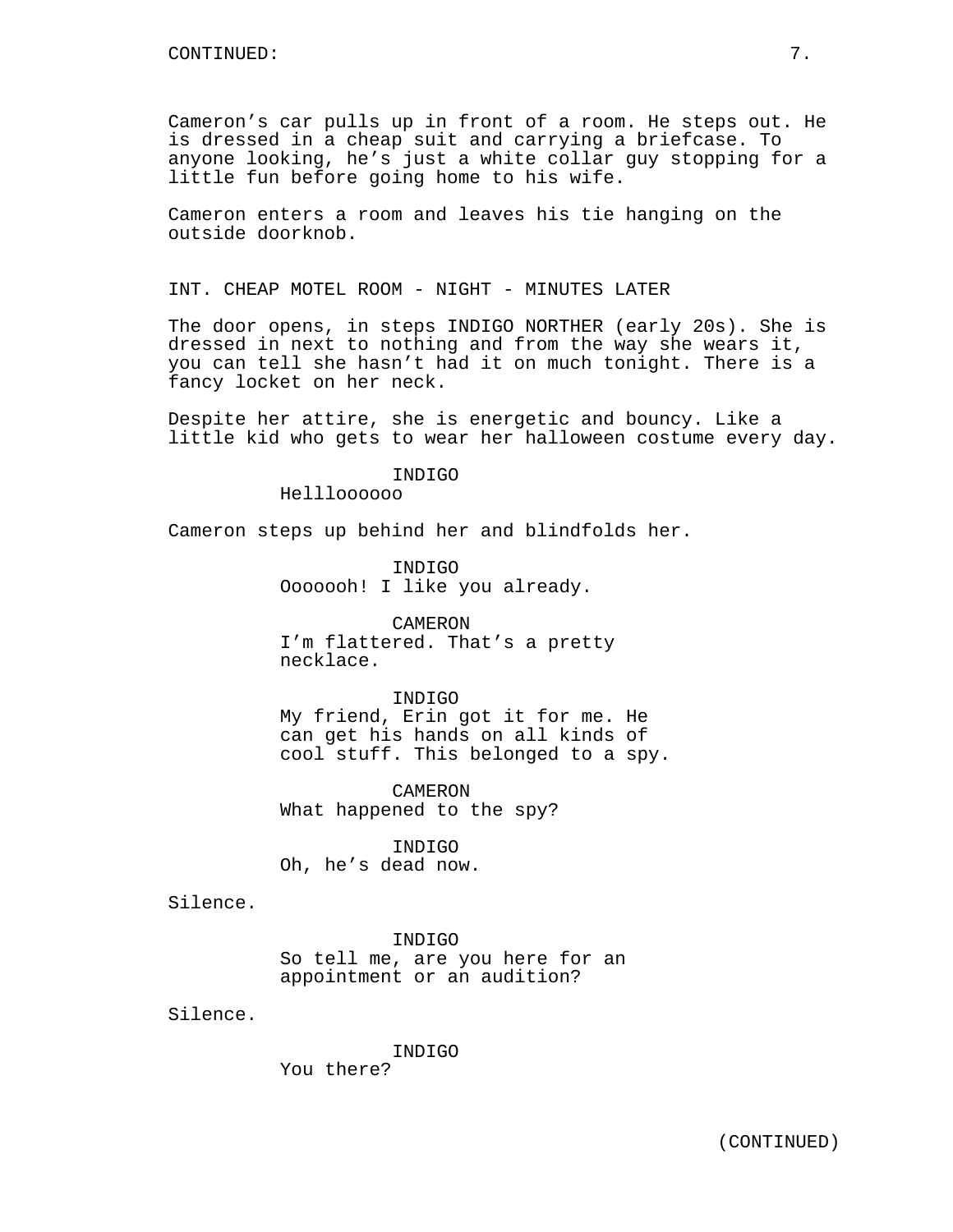# CAMERON

Sadly neither.

He suddenly hits her hard from behind and she falls to the floor.

INT. CHEAP MOTEL ROOM - NIGHT - LATER

The blindfold is pulled down and rests around Indigo's neck. She is still in the room, but now tied to a chair.

On the bed is her purse with the contents emptied and Cameron's open briefcase. Indigo's file is sitting on the bed beside it.

Cameron comes around from behind her and for the first time their eyes meet. Suddenly, there is panic in Indigo's eyes.

> INDIGO (too shocked to scream) You! Let me go!

CAMERON Been a while hasn't it, Indigo? And you've been busy.

Cameron consults her file.

CAMERON

They've got about fifty murders tied to your name. Not to mention the fires and the robberies and... You get bored that easily?

INDIGO

(sick chuckle) I don't get bored. I'm just angry.

CAMERON And you work it out by killing people?

### INDIGO

Only the ones who make me angry. Sometimes if I'm only a little mad I'll just blow up their car. Or steal it, you know, if it's nice.

CAMERON Yeah, that sounds familiar.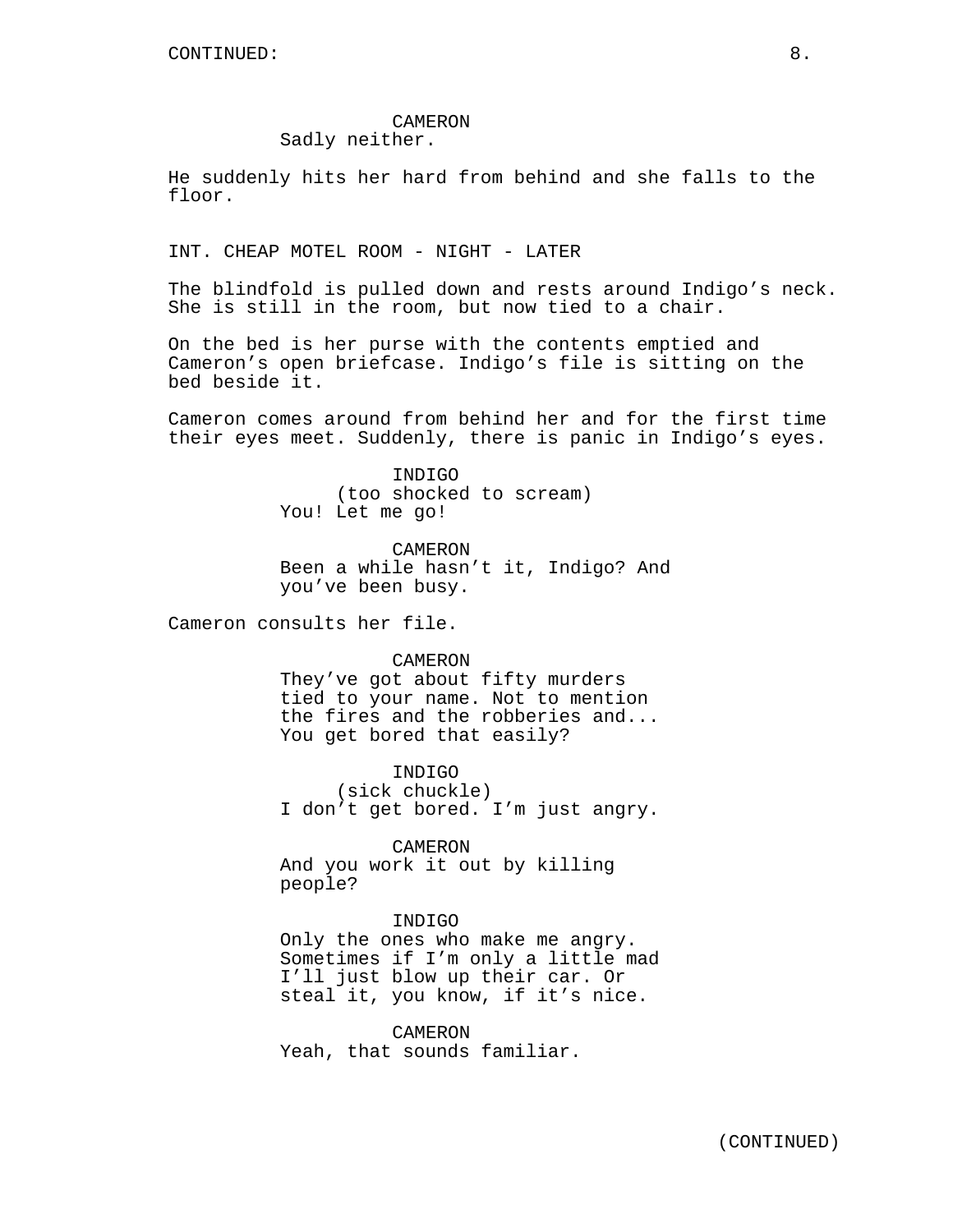#### INDIGO

I gotta work out my frustration somehow. Things make me mad and this is how I deal with them. It's not like I can just change who I am.

Cameron smiles a knowing smile and a quiet chuckle escapes his lips. The kind of laugh that cuts a little too deep.

> INDIGO Why are you smiling?

CAMERON Just a thought.

INDIGO Why are you here?

CAMERON (deadly serious) I want my life back.

Indigo immediately knows what this means. She starts struggling against the ropes.

> CAMERON Don't struggle. It will only make it worse.

INDIGO You're going to kill me! That can't be made worse!

CAMERON It can be made slower.

INDIGO C'mon! You don't need to do this. It won't be fun for you. Why not just let me go?

### CAMERON

I can't.

INDIGO Please! I won't tell anyone! I won't. And if you want, we could even have some fun before I leave...C'mon...just like old times...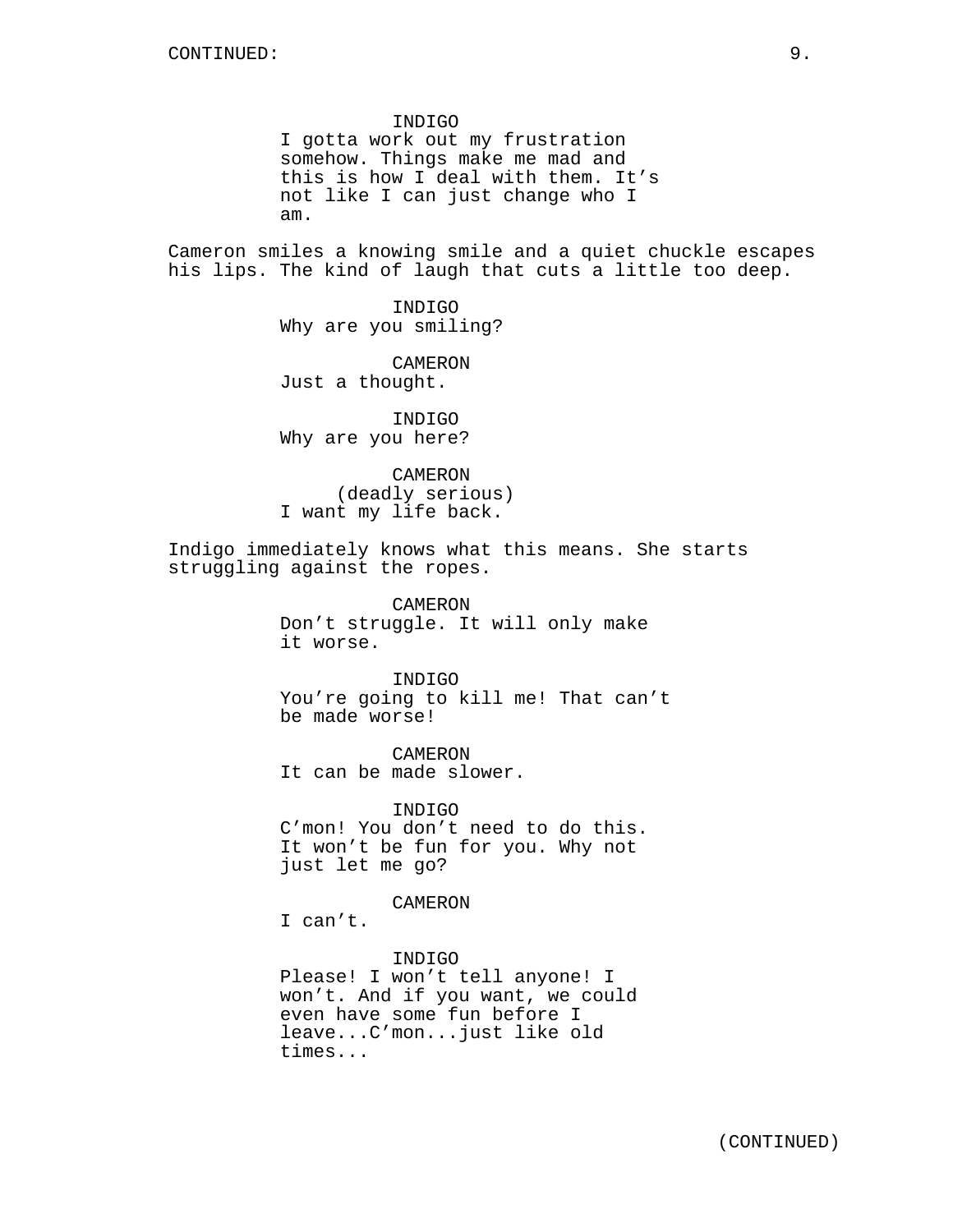Cameron takes a pause. For a moment, he is seriously considering taking this pretty young thing in every way imaginable. His hand hovers over her shoulder.

As he imagines it, we see flashes of the two of them embracing. We quickly flash back to the present. Cameron pulls his hand away from Indigo.

> CAMERON Sorry. I'm not that narcissistic anymore.

From his briefcase, he pulls a small leather pouch. It's tied with a string. He closes the briefcase and places the pouch on top.

Indigo sees the pouch and begins struggling again.

CAMERON You remember it then.

INDIGO Of course I do. I was there when you made it.

CAMERON Hasn't been used in quite a while. I wonder if I can still make it work.

He unties the string and unfolds the pouch. Inside are four clear, zippered compartments. Each one containing some deadly instrument. Knives, Syringes, & Wire. The biggest one has a handgun in it.

> INDIGO Please...no!

CAMERON Tell me what I want to know and I'll make it quick.

INDIGO Why do you want to do this!?

CAMERON Believe me, I won't enjoy it.

INDIGO

Then why?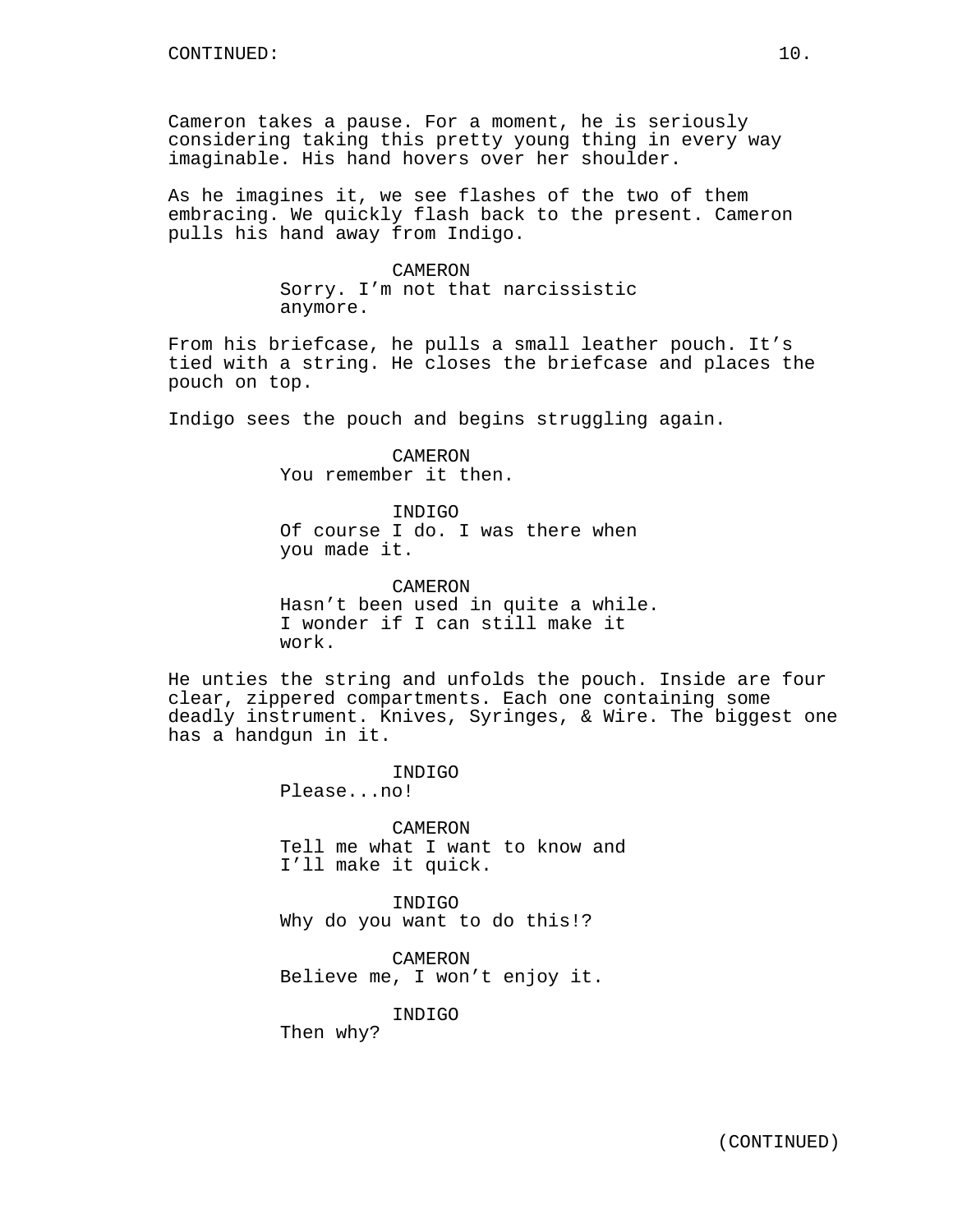CAMERON Because if I kill you, if I end your presence in me, I can go back to The Service.

INDIGO Who told you that?

CAMERON Vice Admiral Lorde.

INDIGO (desperately) He's lying!

#### CAMERON

Nice try.

Cameron reaches for the knife. Indigo bursts into tears.

INDIGO What if I stopped!? I don't have to bother you! You don't have to kill me! I could go away! I won't kill anyone else. I can stop! I can stop!

CAMERON You can't change who you are, Indigo. You just said that to me.

Indigo slumps in the chair. She looks utterly defeated. But behind the chair, one of the knots restraining her is coming loose.

> INDIGO (after a pause) You're right. Well, go ahead. Get it over with.

CAMERON You said Erin got you that necklace. Erin Breakers?

INDIGO Yeah. It belonged to Stark. Still has his wife's picture in it.

CAMERON

Stark's dead?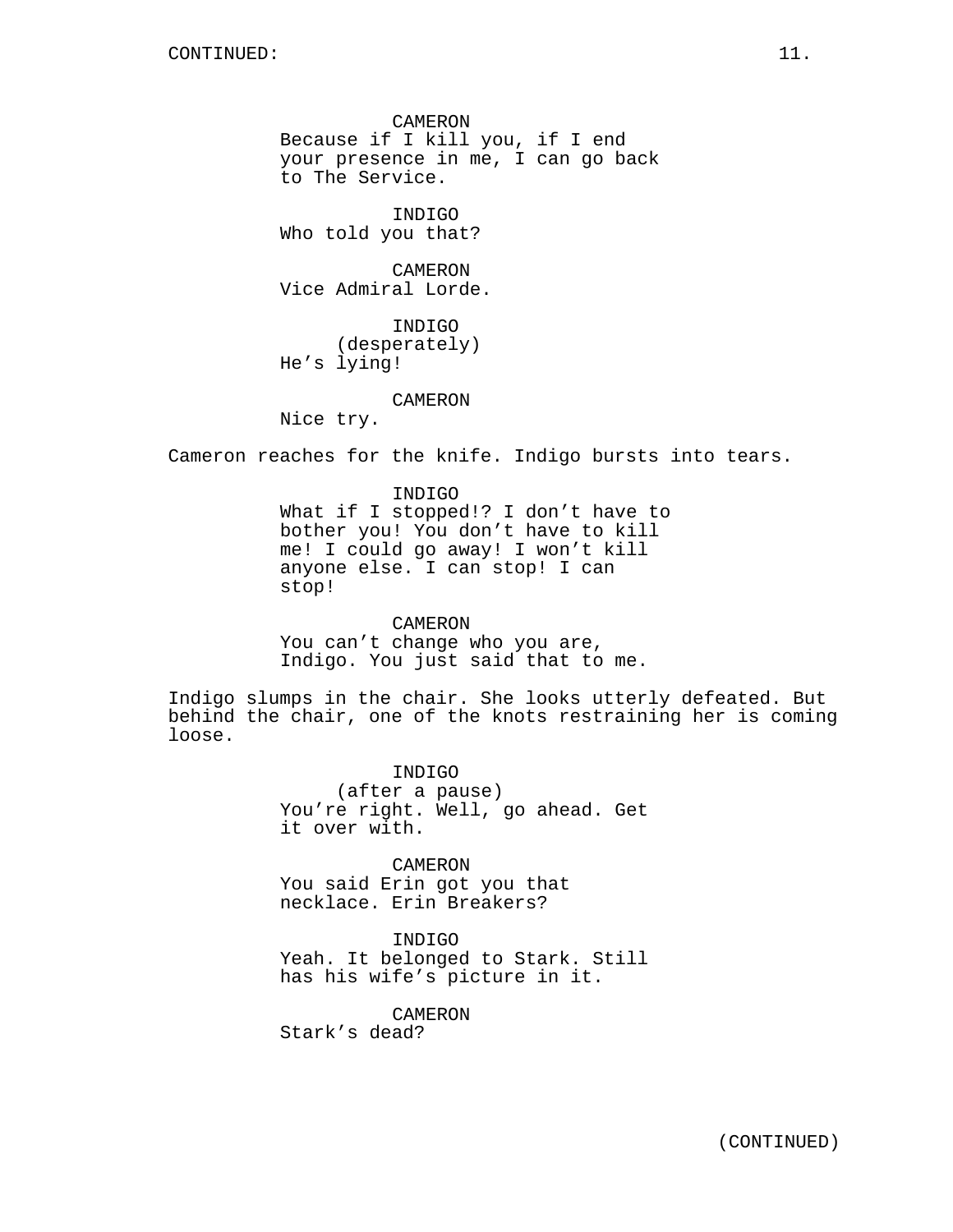INDIGO Missing at least. I wouldn't be wearing his jewellery if he was still around. And that's not even the half of it.

CAMERON What do you mean?

INDIGO A lot of stuff from these "missing" agents has been around lately. You should see all the money Erin's been making off it.

CAMERON And where is Erin now?

INDIGO He owns a bar off....

She trails off. Cameron comes closer. Indigo suddenly smiles. Behind the chair, the rope falls to the floor. Cameron sees this a second too late.

INDIGO

Gotcha!

She leaps off the chair and tackles him. The knife falls from his hand and he tries to get her hands off his throat.

> INDIGO You can't kill me if I kill you first!

Cameron rolls them over so he's on top of her and pins her down. He manages to land a punch or two before she grabs his tie and twists it around his neck.

She pulls him to the floor and pulls the tie tight. Cameron is suffocating. In a desperate effort, he manages to get free and throw her to the side. He scrambles for the knife but she grabs him and pulls him back.

His grasping hand grabs the rope that was tying her hands and he pulls it with him as she rolls him onto his back.

She is now holding the knife. She raises it.

Cameron lunges out and rips the locket off her neck. She drops the knife as both hands instinctively go to her throat.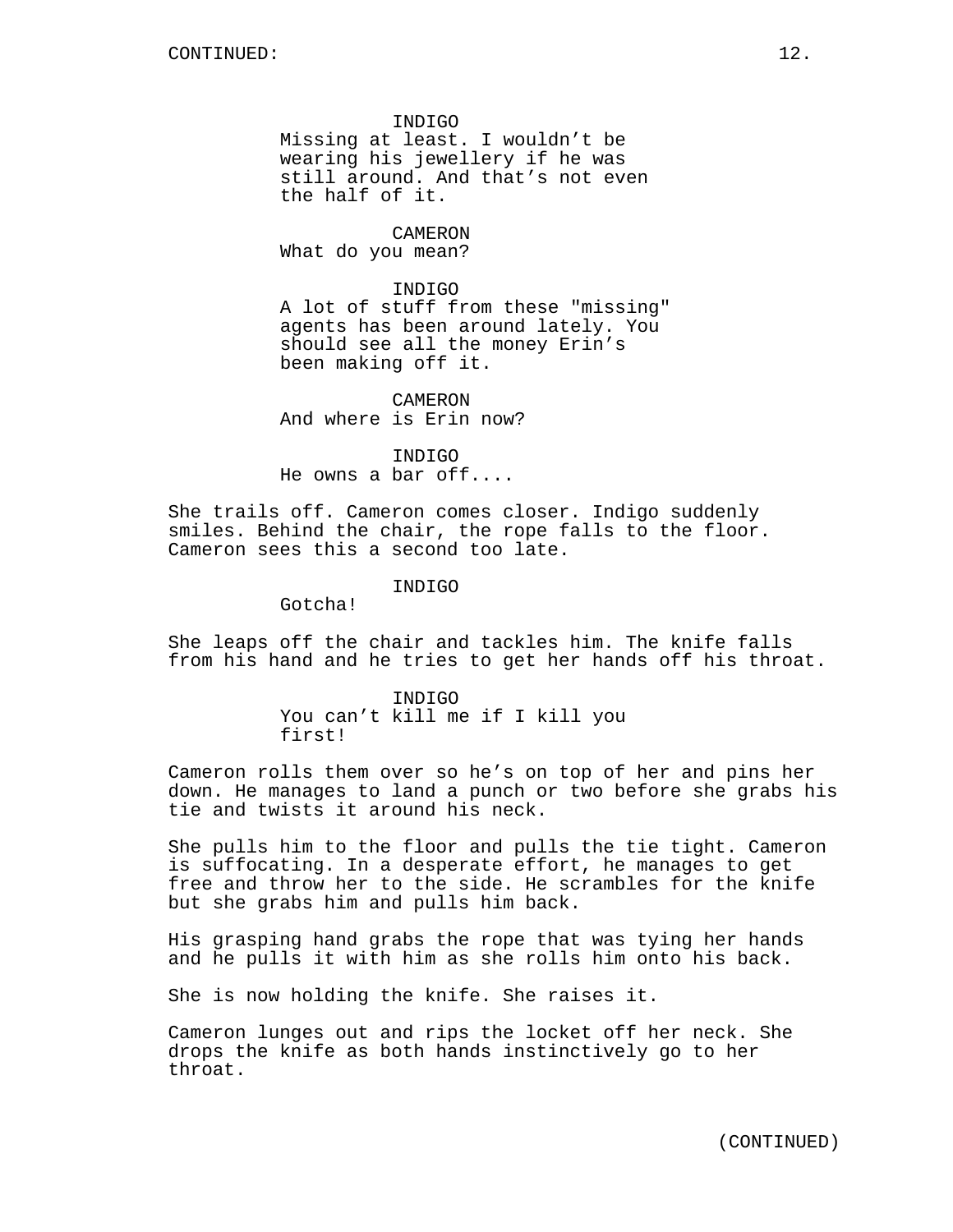Cameron rolls her over and pins her down with his knees, the rope stretched across her neck. He presses down.

> CAMERON Where's Erin!?

INDIGO You're going to hell!

With that, Indigo Norther goes limp.

Cameron gingerly gets to his feet.

CAMERON No. I'm coming back from it.

He picks up the knife and puts it back in his kit.

CAMERON One down. Two to go, I guess.

He is about to pack up when he suddenly doubles over, apparently in extreme agony. He looks like a part of his body is being forcibly taken from him.

Cameron flails about the room, trying to calm the pain. He is hyperventilating and sweating.

Finally, he collapses on the bed and lies still.

INT. CHEAP MOTEL ROOM - NIGHT - MINUTES LATER

From this scene on, the film is 5% to 10% desaturated.

Cameron wakes up. He gingerly looks around. Nothing in the room has changed.

He looks at his hands and feels his face. There is something different about him. He is more focussed.

He quickly packs up his things and Indigo's. He pockets Stark's locket.

As he is throwing stuff into Indigo's purse, he finds an unopened letter. The return address is:

1920 Sigmund Ct Eurydice, OR 37383

He opens it and looks at the signature. "Scarlette Castle". He tucks the letter into the envelope and places it in his pocket.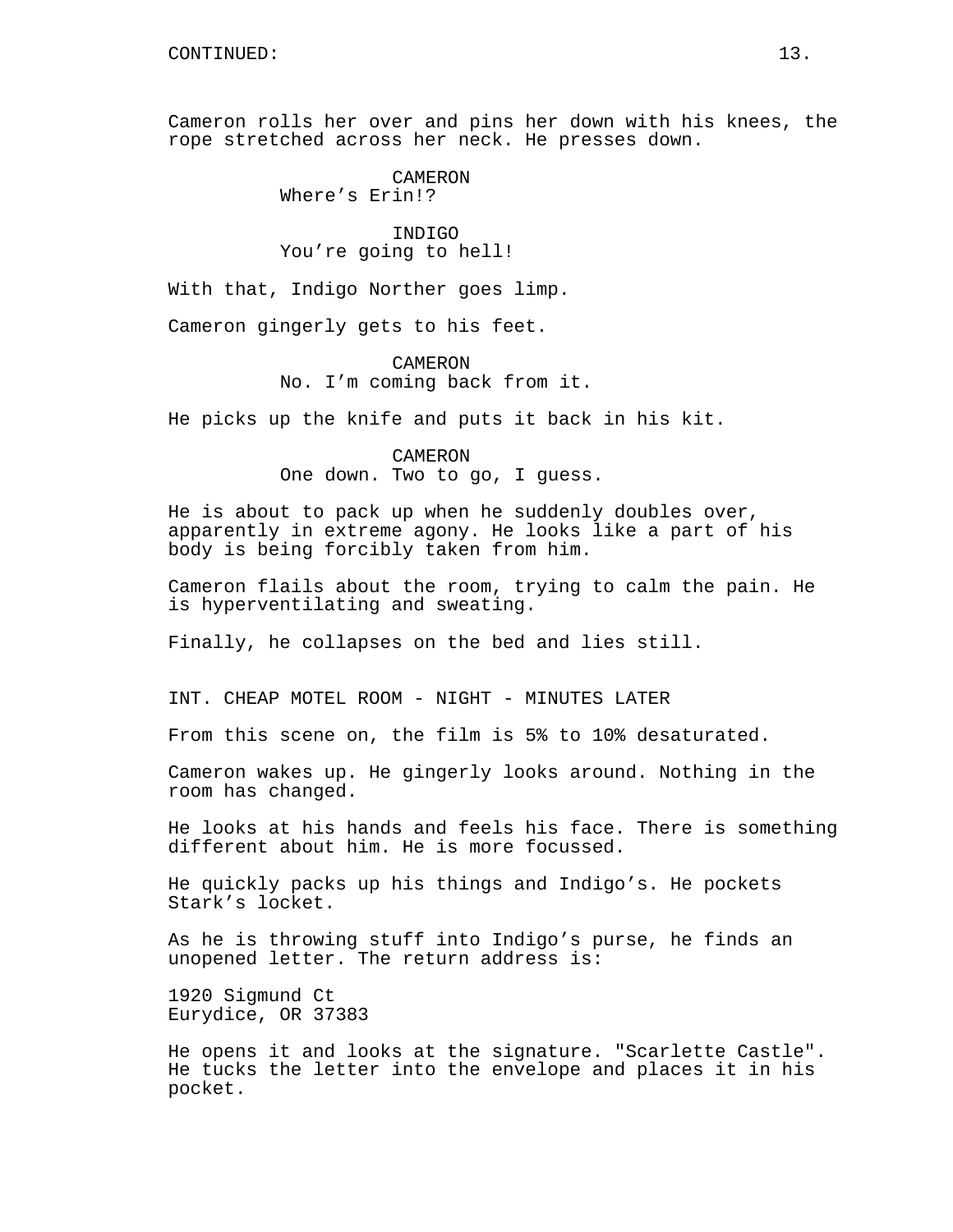Cameron Osiris grabs his briefcase and exits the room. He knows where he's headed next.

EXT. SUBURBAN SIDEWALK - DAY

Cameron, dressed more casually (with a satchel over his shoulder) is walking along a quiet suburban street.

In his hand, he is holding the letter from Scarlette.

He walks gingerly. He isn't looking forward to what he has to do.

EXT. SMALL SUBURBAN HOUSE - CONTINUOUS

Cameron is standing outside 1920 Sigmund Ct, looking at Scarlette's letter. After a moment, he tucks it away and walks around to the back of the house.

INT. SMALL SUBURBAN HOUSE - CONTINUOUS

Cameron breaks through the backdoor of the house. A silenced pistol is in his hand and he is cautious as he moves through the rooms.

The house appears deserted. Though the flat surfaces in almost every room are covered with sealed letters. All of them from Scarlette.

He notices a particular pile of them. All addressed to:

Erin Breakers Styx & Stones Club 346 Orpheus Path Vienna, WA 46787

INT. SCARLETTE'S OFFICE

Cameron enters a room with a writing desk and chair. Everything is covered with letters in here as well, except for the centre of the desk. Only one letter sits there.

Cameron takes off his satchel (places it on the desk) and holsters his gun. He approaches the letter and sees that it is addressed to him. He is about to open it when...

> SCARLETTE (O.S.) So, you're finally going to open one huh?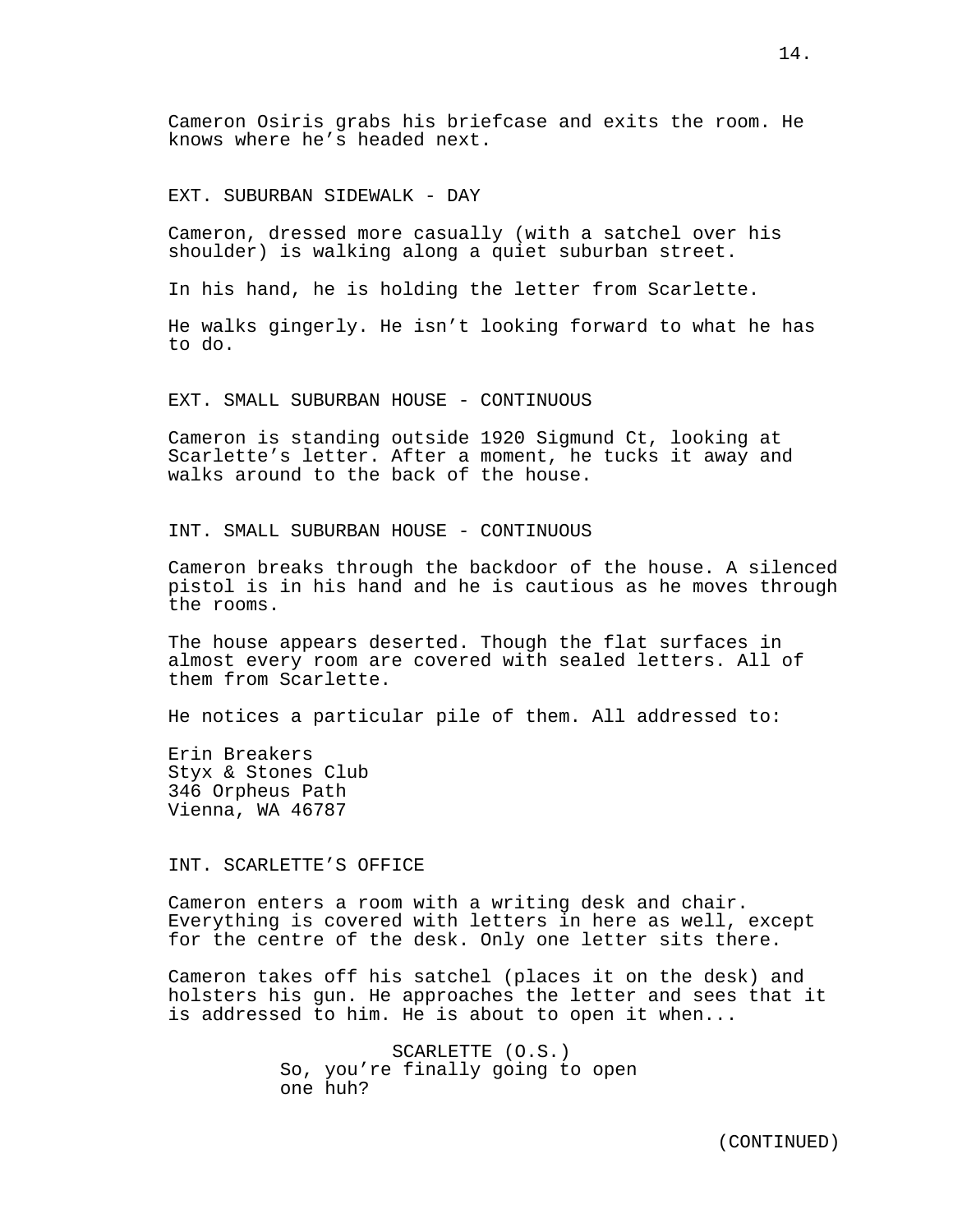Cameron spins around. His gun is back in his hand and it is pointed at the figure who suddenly appeared in the doorway.

SCARLETTE CASTLE (late 30s) is standing there. She is dressed in jeans and a t-shirt with a long robe around her. She's been expecting this visit for far too long.

### SCARLETTE

Well, go ahead then.

Cameron's finger tightens on the trigger.

QUICK FLASH: Cameron thrashing around the hotel room the night before.

Scarlette smiles half heartedly.

SCARLETTE Harder to do now that you know what's going to happen, isn't it?

Cameron says nothing. His finger loosens on the gun and he lowers it slightly.

> SCARLETTE It was Indigo, right? Makes sense, better to conquer your lust first so you don't get distracted later.

CAMERON What are you doing here?

SCARLETTE This is my house.

CAMERON You don't work?

SCARLETTE I'm a writer. Where am I going to go?

Silence. Cameron silently curses himself for the mistake.

SCARLETTE You didn't think of that, did you? Erin must still be alive then. Before he showed his face, you would never have made such a simple mistake.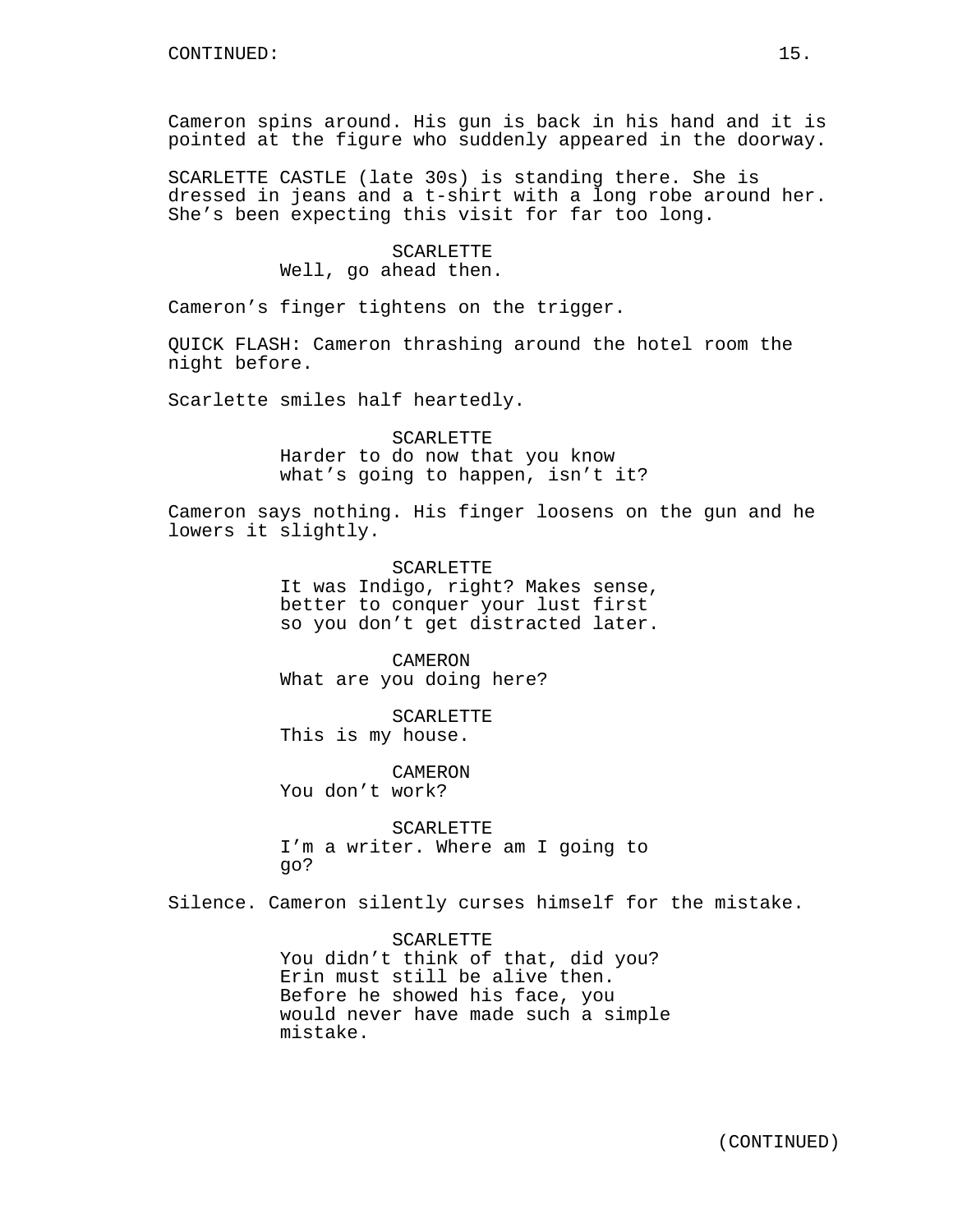CAMERON And how do you know?

Scarlette looks suddenly disappointed.

### SCARLETTE

If you'd read any of my letters, you'd know the answer to that.

### CAMERON

Why? What was in them?

### SCARLETTE

Advice, ideas, suggestions. Whatever I thought you needed to focus on at the time.

### CAMERON

And how did you know what I needed to focus on?

### SCARLETTE

I'm part of you remember? I know everything about you.

### CAMERON

Oh yeah? Haven't gotten a letter from you in a while. What happened? You give up on me?

### **SCARLETTE**

You stopped caring, I stopped sending.

CAMERON I'm not the only one am I?

### SCARLETTE

You, Erin & Indigo. It's been so long since I got through to any of you though. I didn't see a point anymore.

### CAMERON But you kept writing?

SCARLETTE Couldn't really stop myself. It's in my nature. I had to give my

advice to someone even if they were never going to hear it.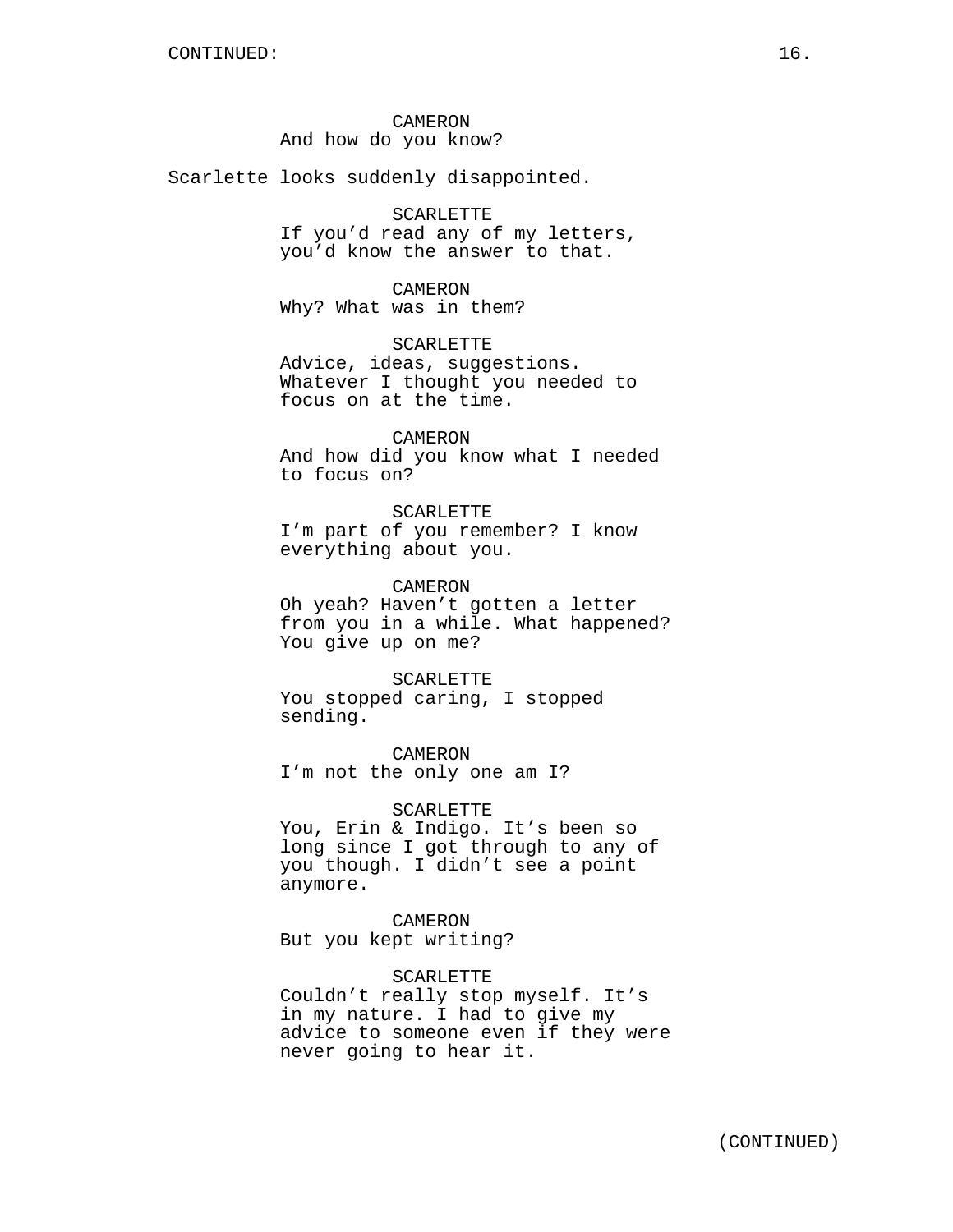CAMERON Well, I'm here now and I'm listening.

SCARLETTE You're stalling.

CAMERON I'm listening. What advice do you have for me?

**SCARLETTE** (snarkily) You should always open letters.

Cameron raises the gun.

SCARLETTE Go ahead. Do it. But can I ask you a question first?

CAMERON (nodding) Go ahead.

SCARLETTE When the hell did you start asking for advice?

**CAMERON** What do you mean?

### SCARLETTE

You know why you didn't get any letters from me when you joined The Service? Because you didn't need my advice. You were fine on your own and you knew it. Then you spend a decade ignoring me and suddenly you're asking for an order? Where did you go, Cameron Osiris? And who the hell is standing in front of me right now?

Cameron tightens his grip on the gun.

### **SCARLETTE**

Finally got up the nerve to kill me? Gonna be worth the pain this time? Well, go ahead. Look me in the eyes and pull the trigger and right before you do, I want you to think very hard about why you're doing this.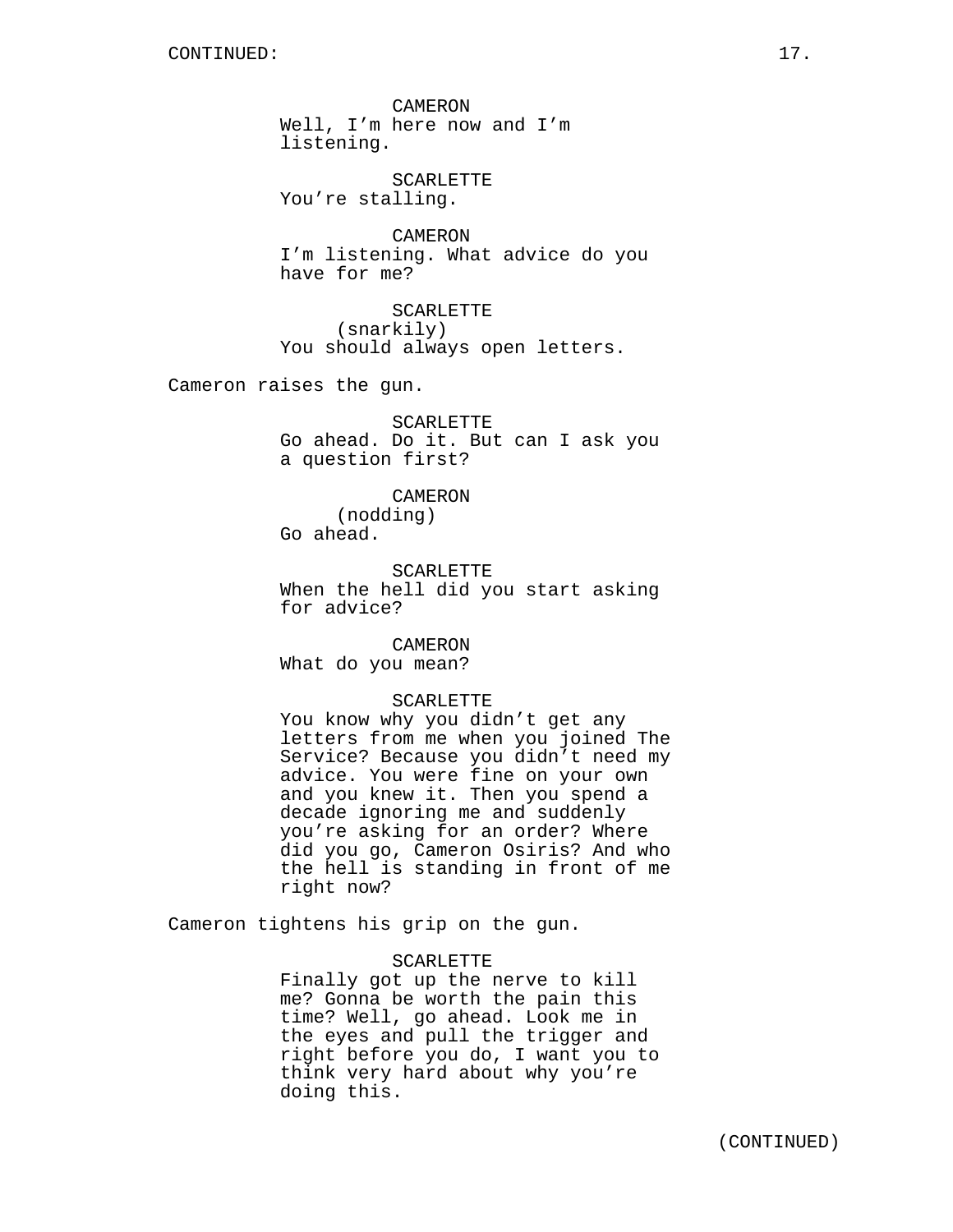As she talks, Scarlette walks up to Cameron so that the gun barrel is against her cheek.

SCARLETTE

Now do it!

Cameron slams Scarlette in the head with the gun and knocks her to the ground. He holsters the gun and pulls his kit out of the satchel.

SCARLETTE

Oh good boy! Get the kit out again. You must really be desperate to get that badge back if this is what you're willing to do for it.

He opens the kit and pulls out a syringe.

SCARLETTE No matter how painless you make it for me, it's going to hurt you just the same.

Cameron turns to her. There is a fire in his eyes. One that hasn't been lit for a long time.

> CAMERON I don't care, Scarlette. I don't need to listen to you anymore.

SCARLETTE (looking up at him) Good. It's about damn time you said that.

Cameron advances on her. His back blocks the camera and we cut to:

INT. CAMERON'S CAR

The sun is setting, it's light blasting through the windshield as Cameron drives home.

He is already feeling the effects of the encounter with Scarlette.

Even as he tries to stave it off, the sunlight seems to keep getting brighter and Cameron is forced to pull off the road and let the episode play out.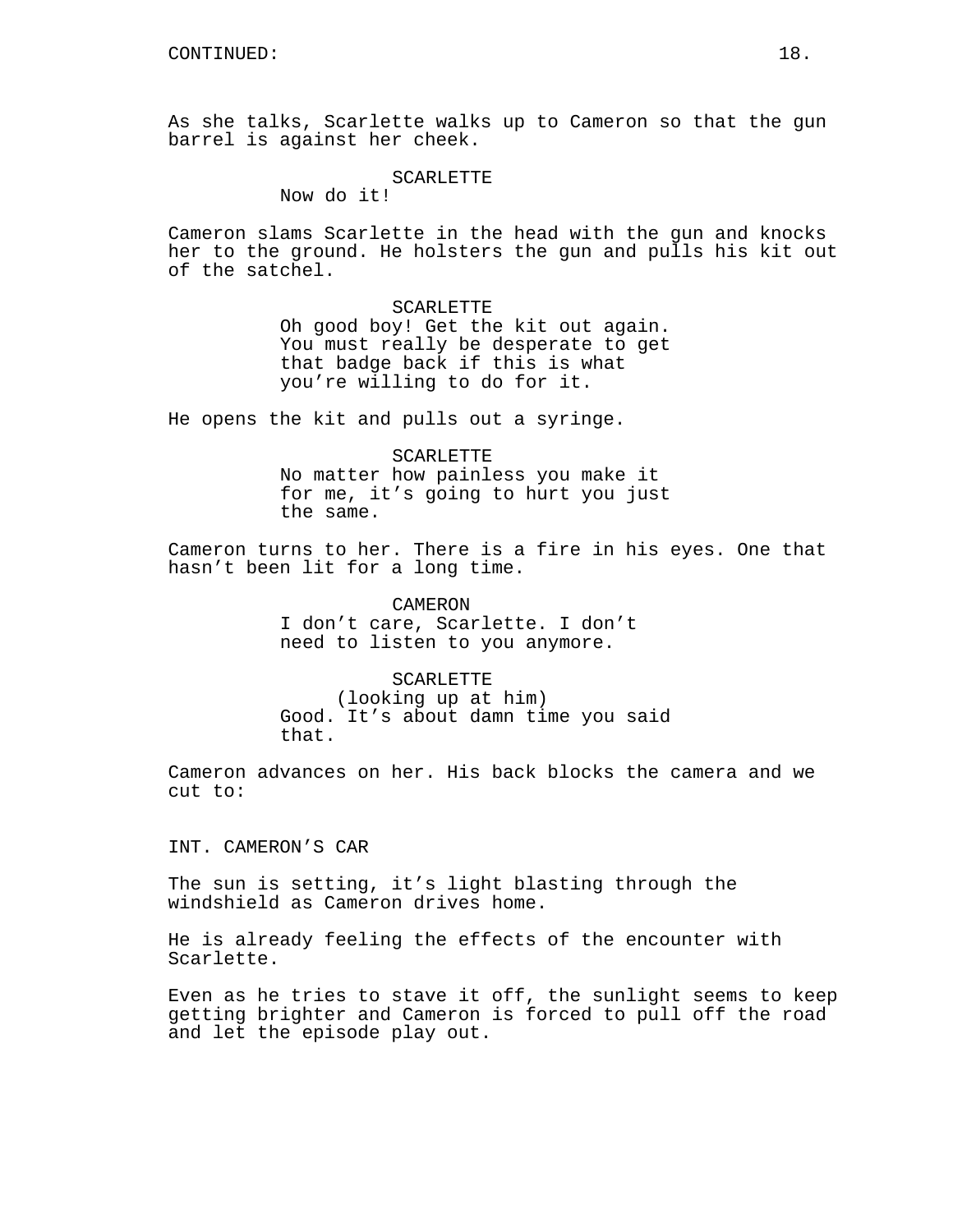EXT. CEMETERY - DAY

From this scene on, the film is 45% to 50% desaturated.

Ray Lorde is standing by a grave. He is dressed in black and apparently mourning.

Cameron walks up to him.

CAMERON Who was it this time?

RAY Martin. I'd just recruited him.

CAMERON How is this happening, Ray? Where did we go wrong?

RAY I don't know. I was always one step ahead of him. Now, I feel two paces behind.

QUICK FLASH: Another shot of TYPHON.

In the graveyard, there is silence. After a moment, Ray speaks again.

> RAY How are things going with the assignment I gave you?

CAMERON (proud) Castle and Norther are gone. I'm meeting with Breakers tonight.

Should be calling you 'Sir' again in less than a day.

### RAY

(impressed) I heard about Norther. Nasty piece of work she was. Hadn't caught wind about Castle though.

CAMERON

I'm getting my skills back. The best kills are the ones you don't hear about, right?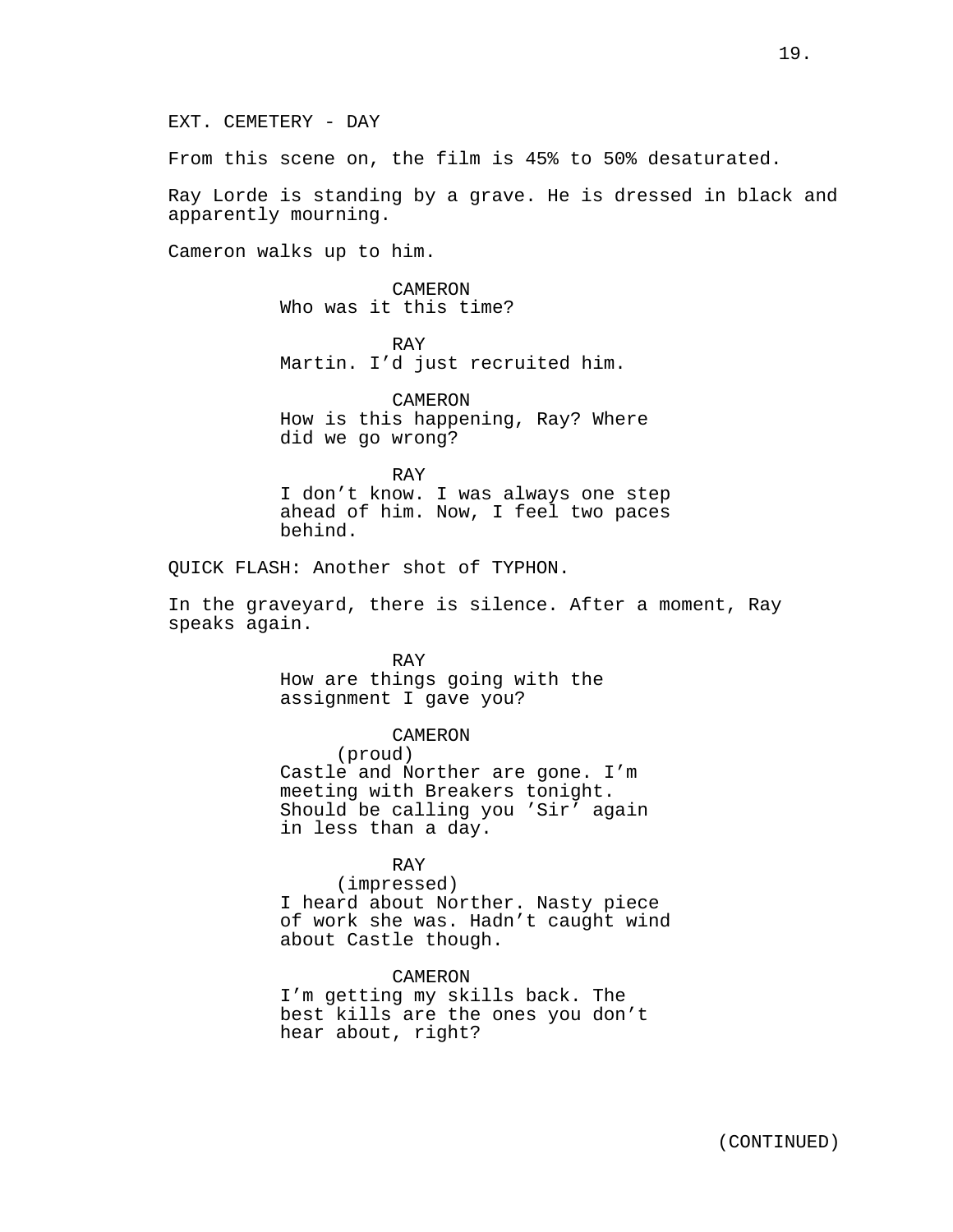RAY (small smile) I do seem to recall teaching you that.

CAMERON (smiling back) She won't be found.

Silence. Both are staring off into the distance. Ray is contemplating what to say next.

Cameron shifts as though it's Scarlette's grave they're standing in front of.

RAY

Cameron...

### CAMERON

Sir?

Ray looks at him for a moment.

RAY I have to say I'm impressed with how well you're doing.

CAMERON Thank you, Sir.

RAY

(after a pause) I can't say I expected you to accomplish so much so quickly. I confess, part of me wondered if you'd be able to finish at all.

Cameron silently accepts the compliment.

RAY And well, I shouldn't do this, but here.

From the inside of his jacket he pulls a sealed envelope. It is blank on the front save for the time "8:00pm" and sealed with a wax stamp on the back.

> RAY That's your reinstatement papers. Take that to 738 Banquet Hall Road tomorrow night at exactly 8pm and they'll get you your badge back.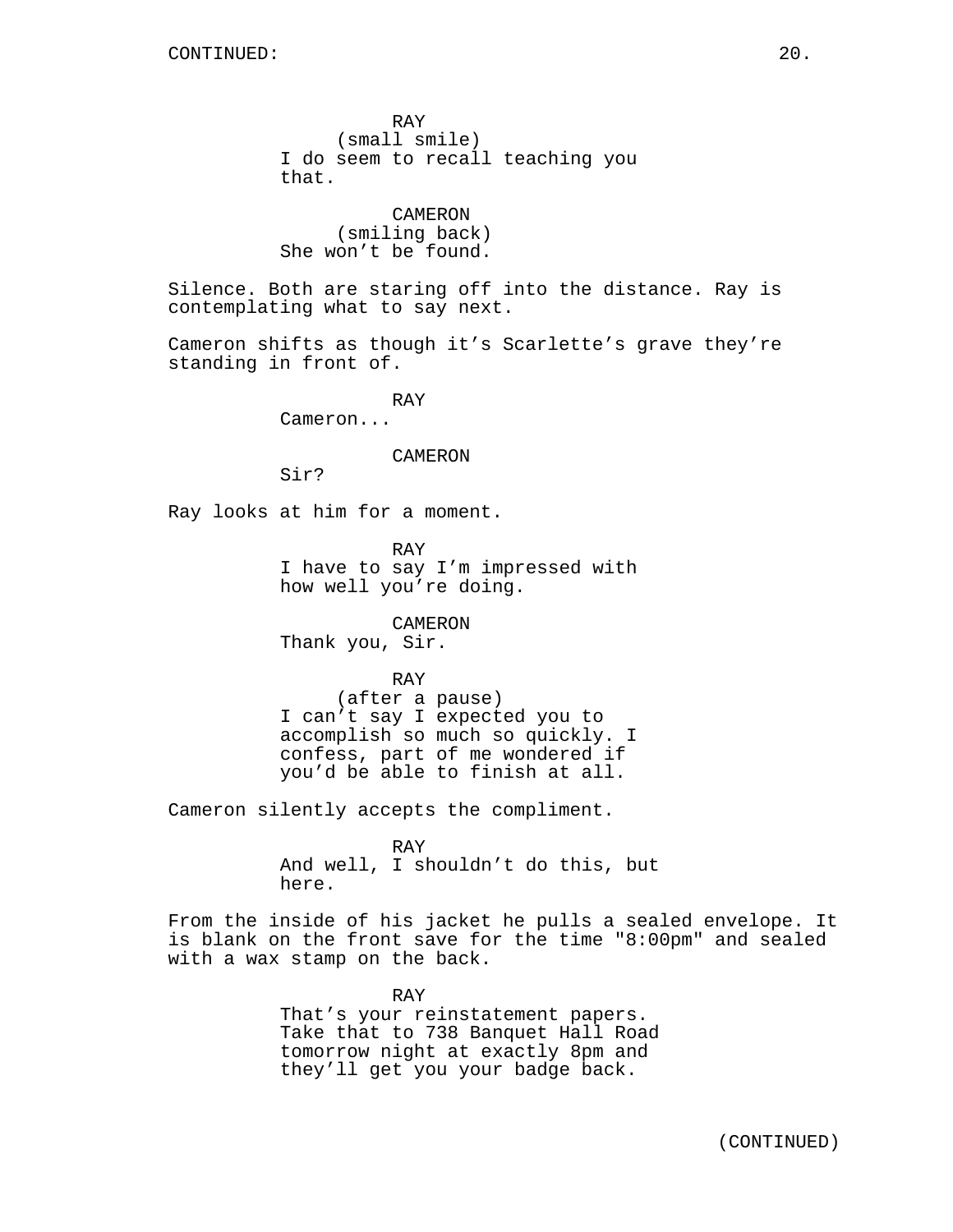He hands the envelope to Cameron who handles it like it's precious gems.

> RAY After you kill Erin Breakers, of course.

CAMERON Yes sir.

Ray smiles.

RAY Good luck, Agent Osiris. I look forward to seeing you in my office again.

With that Ray & Cameron part ways.

Ray walks through the graveyard like he's afraid of getting caught trespassing.

Cameron walks away quickly. He is flipping the letter in his hands. After examining it for a few seconds, he tucks it into his jacket and exits the scene.

INT. CAMERON'S BEDROOM - NIGHT

Cameron stands in front of the mirror, he is dressed a dress shirt, slacks and a shoulder holster.

He ties a tie around his neck and slips his pistol (unsilenced) into the holster. Then he puts on his suit coat.

After tying his shoes, he lifts his pant leg and we see the knife strapped there. He checks that it's secure. Once done, he pockets his car keys and exits the house.

EXT. STYX & STONES CLUB - NIGHT

An elegant bar. A place with soft music and chairs to match.

Cameron's car pulls up in front of the club. He steps out and buttons his suit coat. He is carrying a bottle of scotch in his hand.

He locks his car, takes a deep breath & walks toward the club.

His kit is in the backseat of his car.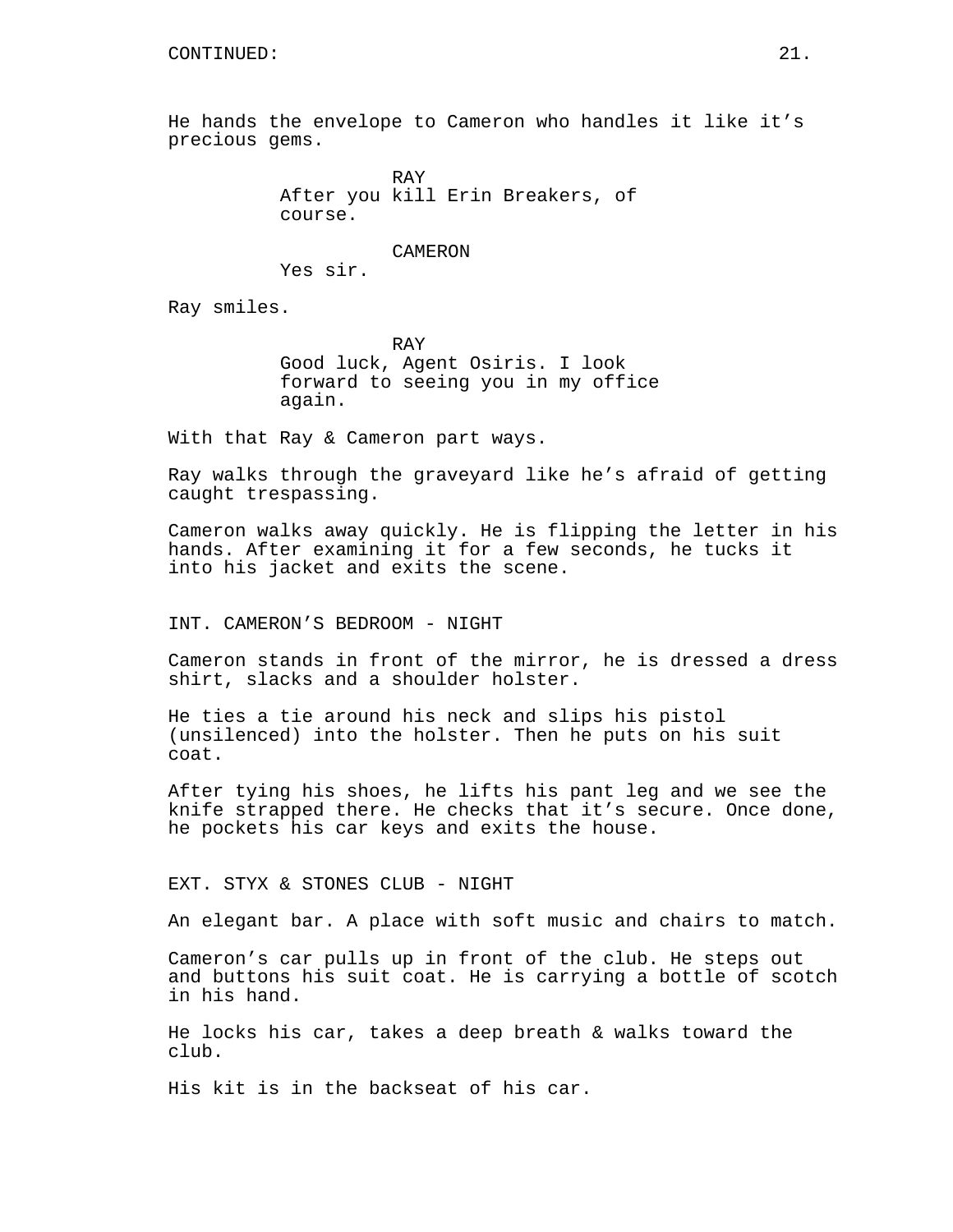The bar is not busy tonight. Cameron makes his way to the Host at the front.

> HOST Can I help you, Sir?

CAMERON I believe you can. I have a meeting with Mr. Breakers.

HOST Your name, Sir?

ERIN (O.S.) Cameron Osiris.

Cameron looks around to see ERIN BREAKERS (mid 20s) approaching him.

The classic middleman, Erin is dressed in a 3 piece suit with a coloured shirt and bright tie. A scarf is draped around his neck. He has a collection of rings on his hands and looks like the kind of man who could snap his fingers and be handed anything in the world. In this castle, it's obvious who is king.

> ERIN I assumed you were dead.

CAMERON (almost a threat) Not me. Not yet.

ERIN Ooooh! You've gotten feisty. Haven't seen that in a while. Come on back. I set up a room for us.

Erin turns and walks away. Cameron follows him closely.

### INT. STYX & STONES PRIVATE ROOM- CONTINUOUS

A smaller room with comfortable chairs and a small table between them. On the side is a larger table with various bottles and glasses.

On either side of the door stand two bodyguards.

Erin enters with Cameron behind him. Cameron doesn't notice the guards.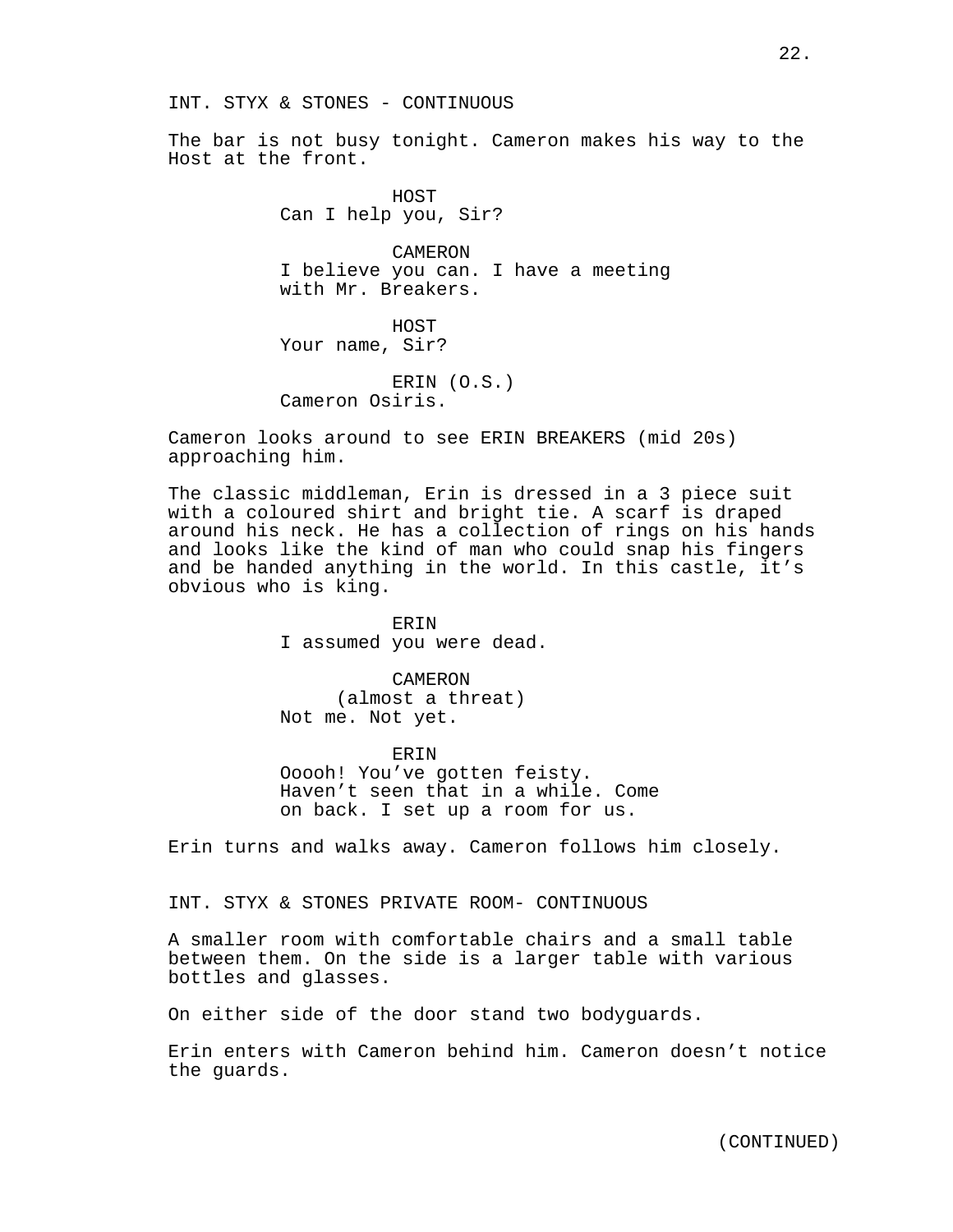ERIN So, my friend. What brings you to my dark little underworld?

CAMERON Just catching up with people. Getting to know myself better, you know.

ERIN (sudden fire in his eyes) Like you did with Indigo?

Cameron stops dead. The two guards grab him and restrain him. One reaches inside his jacket and pulls out the gun, which he hands to Erin. The other frisks Cameron's legs and relieves him of the knife.

### CAMERON

Hey!

# ERIN Did you think I didn't know? How much of a moron are you? What? Ray didn't tell you how smart I was? **You** didn't know how smart I was? For god sake, man. Where do you think you get your intelligence from? Indigo? Scarlette? The bitch spends all day writing letters.

#### CAMERON

Not anymore.

This is news to Erin.

#### ERIN

Oh, so I'm the last in line am I? Been building your way up to this, eh? Well, sorry to disappoint you, but I'm going to be the one walking away from this meeting.

That said, Erin's demeanour changes. Suddenly he becomes the genial host again.

> ERIN Though while you're here, can't hurt to sit down and have a drink.

He snaps his fingers twice. He points once to the chair and once to the door. One of the guards leaves the room. The other shoves Cameron into a seat.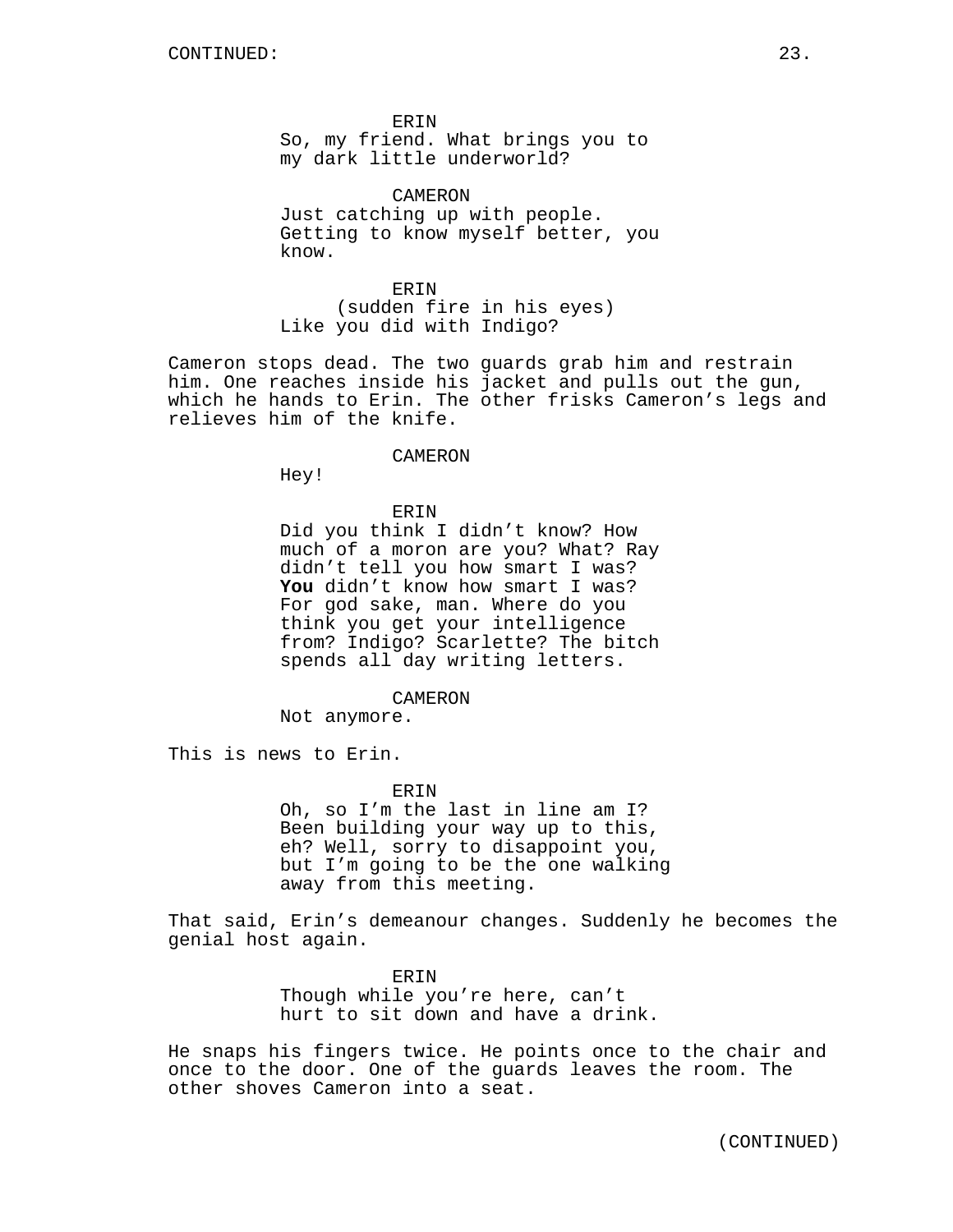Erin calmly takes the other chair. He places Cameron's gun and knife on the table between them.

> ERIN I see you brought something for us.

He indicates the bottle in Cameron's hand.

Erin snaps again and the remaining guard takes the bottle and examines it.

ERIN

We good?

**GUARD** Still sealed, Sir.

ERIN Excellent! Can't deny a man the choice of his last drink.

As if on cue. The other guard and a waiter enter the room. The waiter carries a fresh ice bucket and places it on the table with the drinks.

> ERIN (pointing at the bottle) Two of these, would you, Ryan.

The waiter nods and begins preparing two drinks.

ERIN

Now then, my condemned friend. What were you planning to talk about while you waited for the chance to kill me?

CAMERON

Funerals.

ERIN Been causing a lot lately, have you?

### CAMERON

Not me. Though I understand you've been making a profit on them.

Erin laughs. Ryan places the drinks on the table then leaves the room.

Erin and Cameron pick up their drinks and clink them together. Erin is careful. He lets Cameron drink first before sampling his own.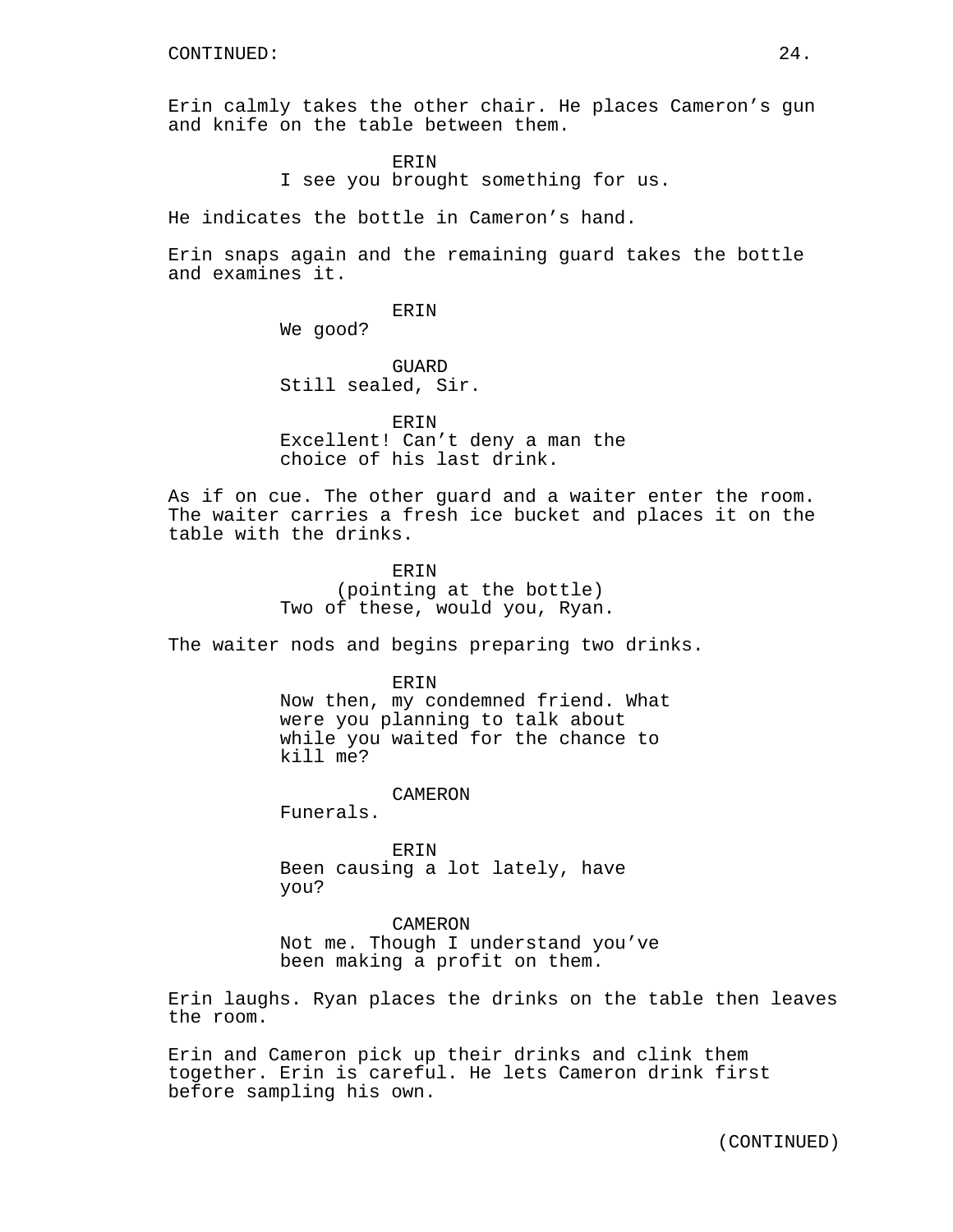Cameron drains his glass quickly and sets it down. Erin takes a sip.

> ERIN Thirsty tonight.

CAMERON Needed a painkiller.

Erin nods his head understandingly.

CAMERON

So then. How many dead agents' possessions have you sold and where are you getting them?

ERIN Dead agents? Not a one.

CAMERON Oh, so Stark just gave Indigo this locket?

He pulls Stark's locket out of his pocket and places it on the table.

> ERIN So Ray thinks they're dead, huh?

CAMERON He keeps burying them.

ERIN He keeps burying unknown soldiers.

A wide grin stretches Erin's face. He is loving showing off what he knows.

> ERIN You want the reality? Someone's selling them.

### CAMERON

What?

ERIN Let me ask you a question: Do you remember Typhon?

QUICK FLASH: Another shot of TYPHON.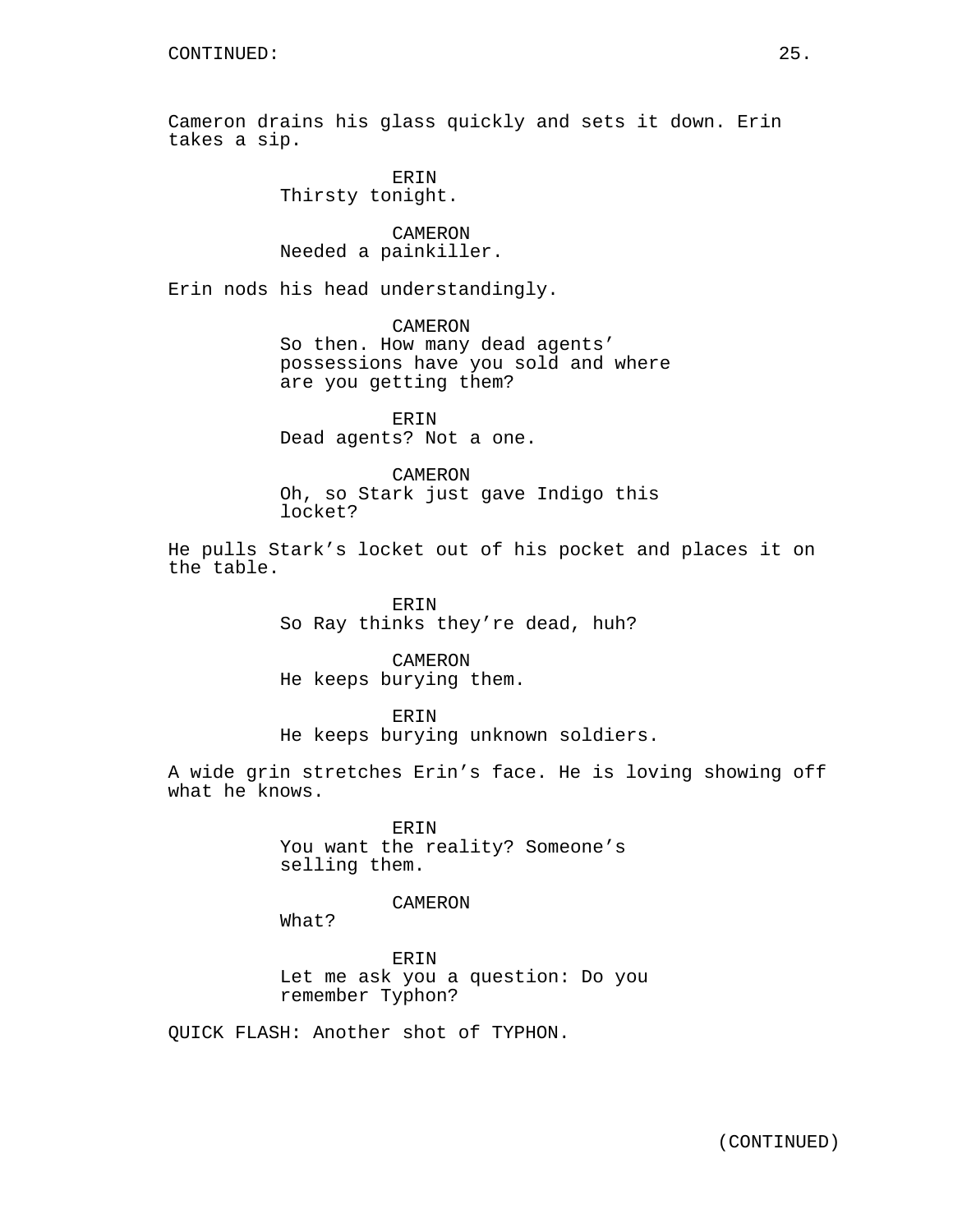CAMERON Of course I remember him.

ERIN

Well, he is making a killing not killing our agents. He's buying them. Political bargaining chips, ransom demands, the lot. Buy low, sell high. He's turned our job into stockbroking.

CAMERON (doesn't believe it) I don't believe it.

**ERIN** You're a dead man, why would I lie to you?

CAMERON Why wouldn't you lie to me.

**ERIN** You can trust me. This is happening. Take it from the guy who's processed some of the transactions.

Silence. Cameron is shocked. Erin takes another sip of his drink.

> ERIN I assume that's why Ray dreamed up this whole operation with you. He wants me dead. He wants this whole thing stopped. And it would look great if his Golden Boy came back from the grave to do it.

Silence.

CAMERON You've been selling our our agents.

ERIN No, just profiting from it.

CAMERON I'm not sure this could get any more wrong.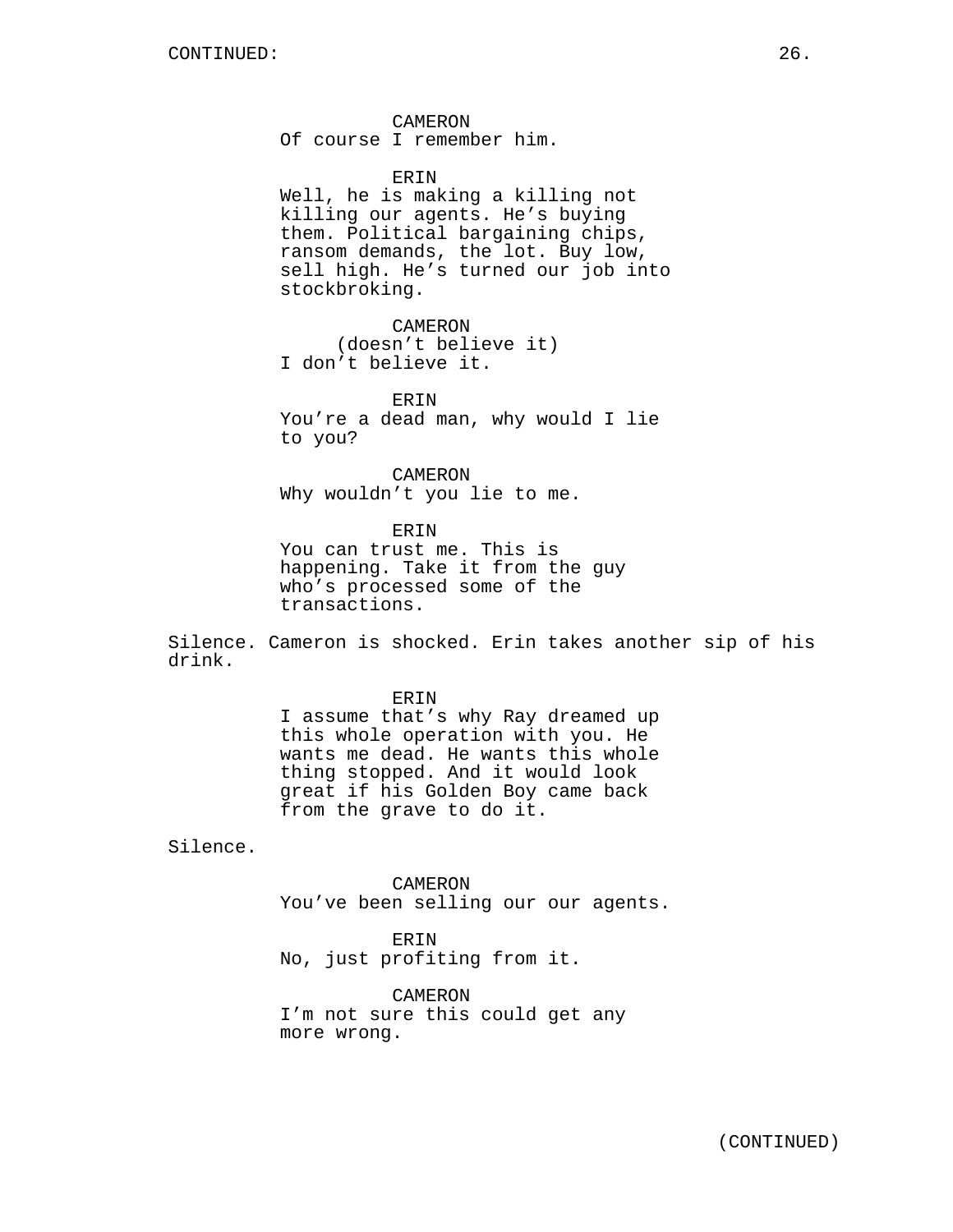**ERIN** (suddenly serious) I never do anything wrong, Cameron.

The conversation is over. Erin stands up.

ERIN And before I give you the chance to retaliate and quote Scarlette at me...

He snaps his fingers. The guards grab Cameron and pull him to his feet.

Erin picks up Cameron's gun and his drink. He stands up.

ERIN It's been fun seeing you again buddy. Always nice to talk to myself every once in a while. But now, we're going to take you down to the basement and blow your brains out.

He raises his glass to Cameron and drains it.

ERIN

(admiring the taste) I always did have good taste.

He goes to put the glass down, but misses the table. The glass falls to the floor. Melting ice and drops of water fly everywhere. Everyone in the room looks at it.

Erin suddenly looks up at Cameron and for the first time, there is fear in his eyes. The gun falls from his hand.

Erin collapses back into his chair. He is coughing like his lungs are trying to escape through his mouth.

As he chokes, Cameron breaks free of both distracted guards and knocks them unconscious.

He steps up to Erin, grabs him by the throat and pulls him up so they're looking eye-to-eye.

> CAMERON Oh, you're the smart one alright. You knew what I was planning before I got here, you disarmed me, you had your goons on me. You even waited for me to drink first just to make sure the scotch wasn't poisoned.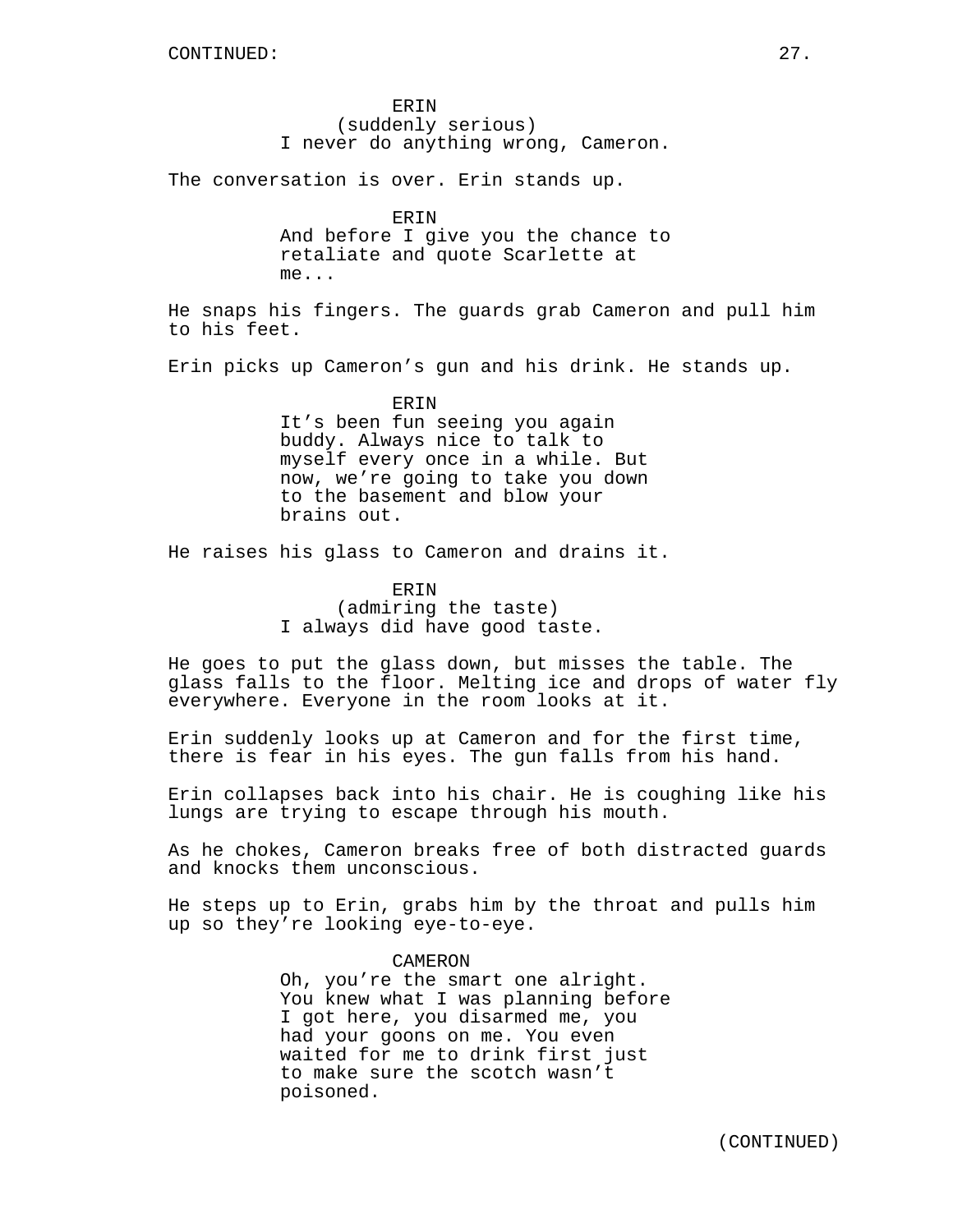He leans in close.

CAMERON But you shouldn't have assumed that I came straight to the front door from my car. And you shouldn't have assumed that the drink was the only way to poison you.

The light in Erin's eyes is fading.

CAMERON (almost a whisper) And you shouldn't have let the ice melt.

With that, he drops Erin back into the chair. He retrieves his gun and knife and slips them into his coat. Last, the takes his glass of melting ice and water and dumps it into a nearby plant. Cameron exits the room.

INT. CAMERON'S CAR - NIGHT - MOMENTS LATER

Cameron is driving home when he feels the effects of killing Erin starting inside him. He shakes his head to clear it, tightens his grip on the wheel and presses down on the accelerator.

INT. CAMERON'S APARTMENT - NIGHT - A FEW MORE MOMENTS LATER

Cameron bursts through his front door. He is sweating bullets and can barely stand. He pulls himself into the living room and tries to weather the storm but this reaction is much worse than the others and he looks like he might not make it through.

A hand appears on his shoulder and he takes it. Gripping hard. The determination is back in his eyes now and he will make it.

He closes his eyes hard and the world goes black.

INT. CAMERON'S APARTMENT - CONTINUOUS From now to the end, the film is in black & white Cameron opens his eyes. He is calm.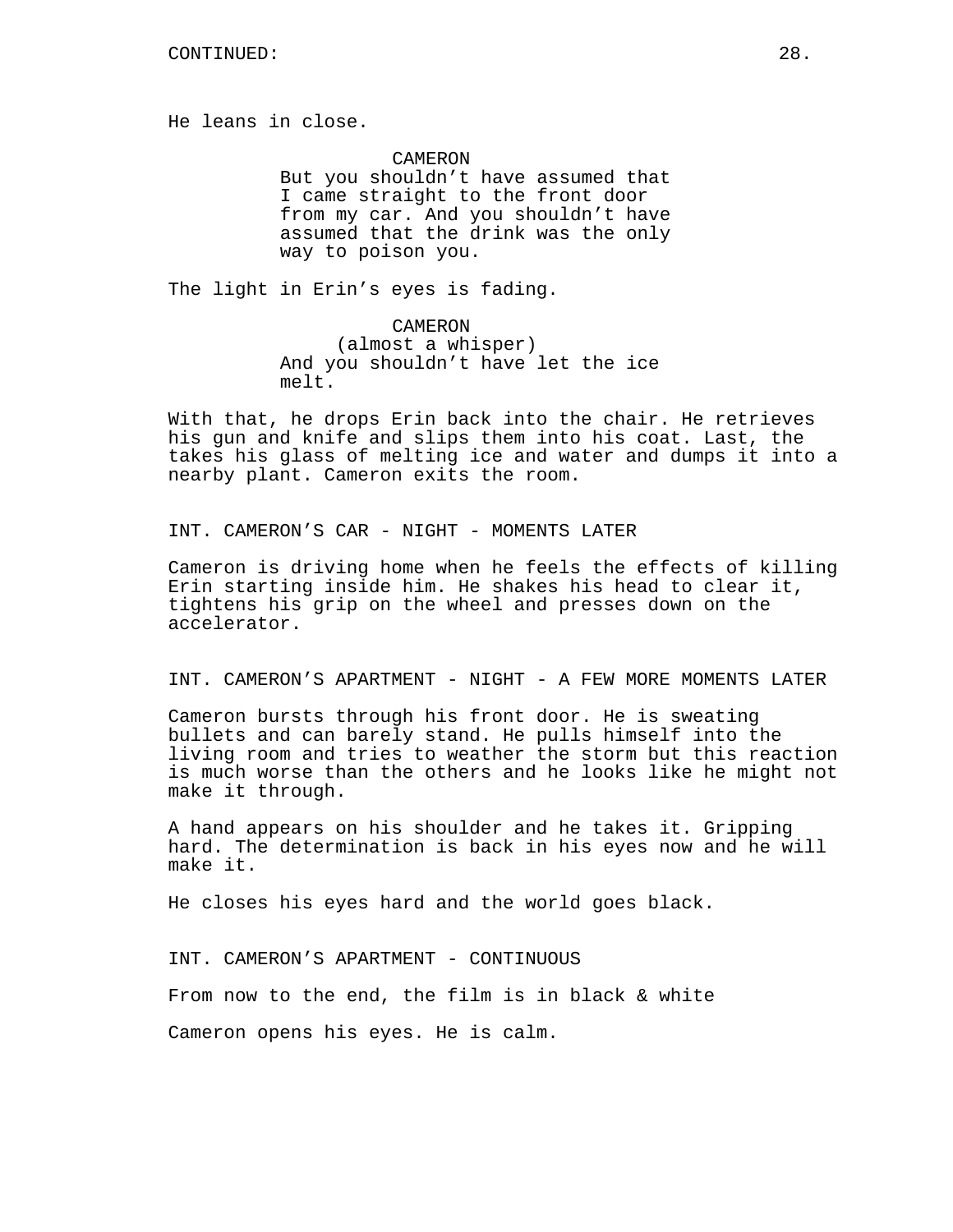INT. RAY'S OFFICE - NIGHT

Close on a fancy analogue clock. The time is 7:50

EXT. SAFEHOUSE - NIGHT

The door to 738 Banquet Hall Road is brightly lit. As if waiting for a visitor.

INT. RAY'S OFFICE - NIGHT

Clock 7:55

EXT. SAFEHOUSE - NIGHT

The door remains untouched.

INT. RAY'S OFFICE - NIGHT

7:59

EXT. SAFEHOUSE - NIGHT

Still no one there.

INT. RAY'S OFFICE - NIGHT

The clock strikes 8:00pm and begins chiming.

Ray sits at his desk listening to it. There is a pained smile on his face. The office is dark. Lit only by Ray's desk lamp, the rest of the room is in shadow.

He looks at the phone on his desk. Soon it will ring.

RAY (to himself) Come on.

CAMERON (O.S.) Expecting a call, Sir?

Ray looks up, shocked.

Cameron is standing in the doorway. Silhouetted by the light from the hall outside.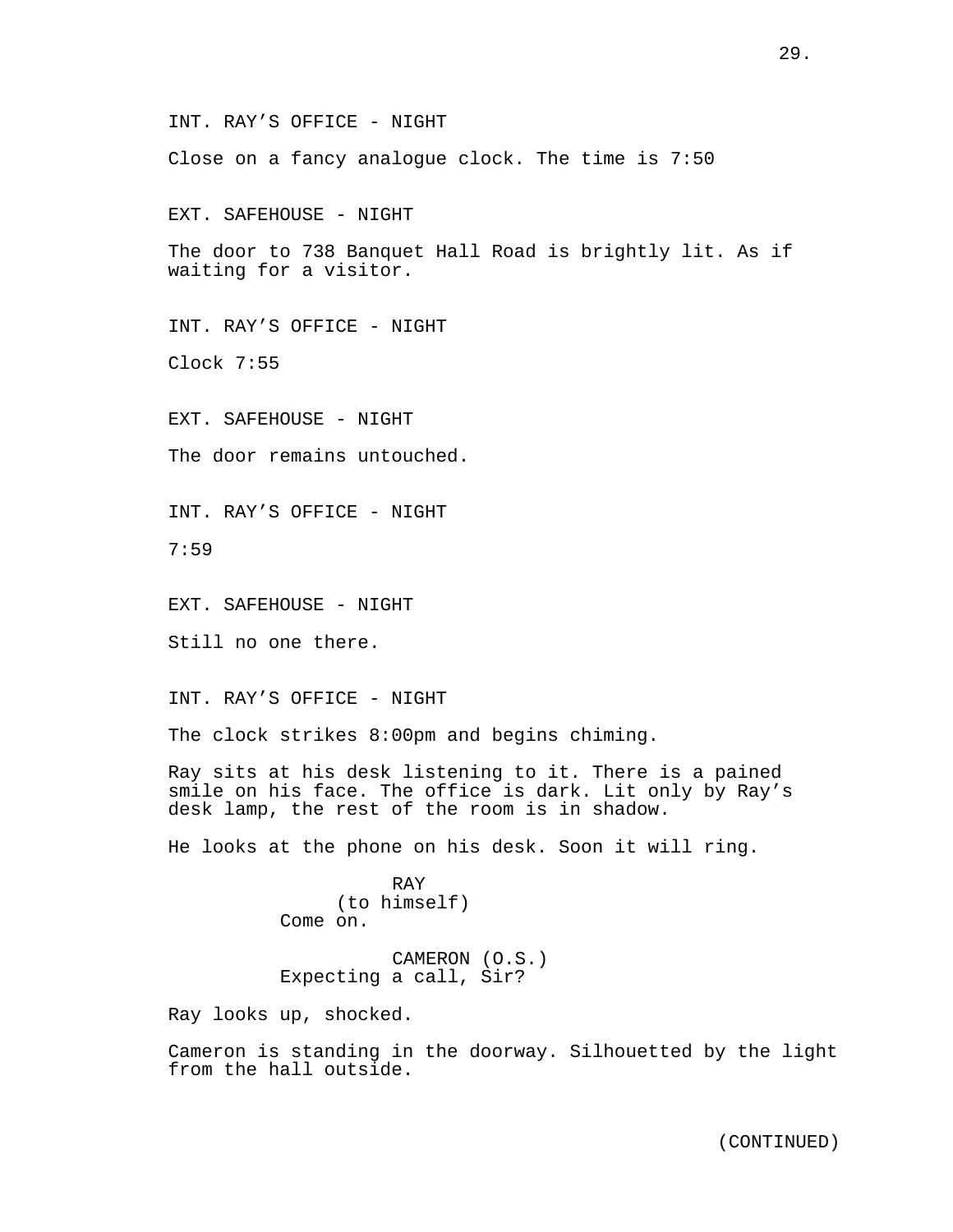RAY Cameron? What are you doing here? You should be at the safehouse!

CAMERON

Should I?

He advances into the room and drops a piece of paper on the desk.

It is the letter from Ray to reinstate Cameron. Ray looks at it. Inside it reads:

T, Your payment was received. Attached is your prize.  $T$ .

Ray is speechless

CAMERON I'm sorry to hear Typhon pays well.

QUICK FLASH: Ray & Typhon meeting. Ray hands Typhon a fat envelope. Typhon passes Ray a list of names.

Pause. Cameron is glaring at Ray.

RAY It's not what you think.

Suddenly, the office door slams shut. Ray jumps. He is looking terrified. Cameron leans in close.

> CAMERON Was that what this was all about Ray? Bringing me back just so you could sell me to him? Why bother with the mission at all?

> > RAY

He was always demanding you. It was actually his first request. But it couldn't just be you. He wanted Agent Cameron Osiris. Someone he could really bargain with. Someone The Service would do anything to get back.

CAMERON And what!? You waited this long and then decided to sell me?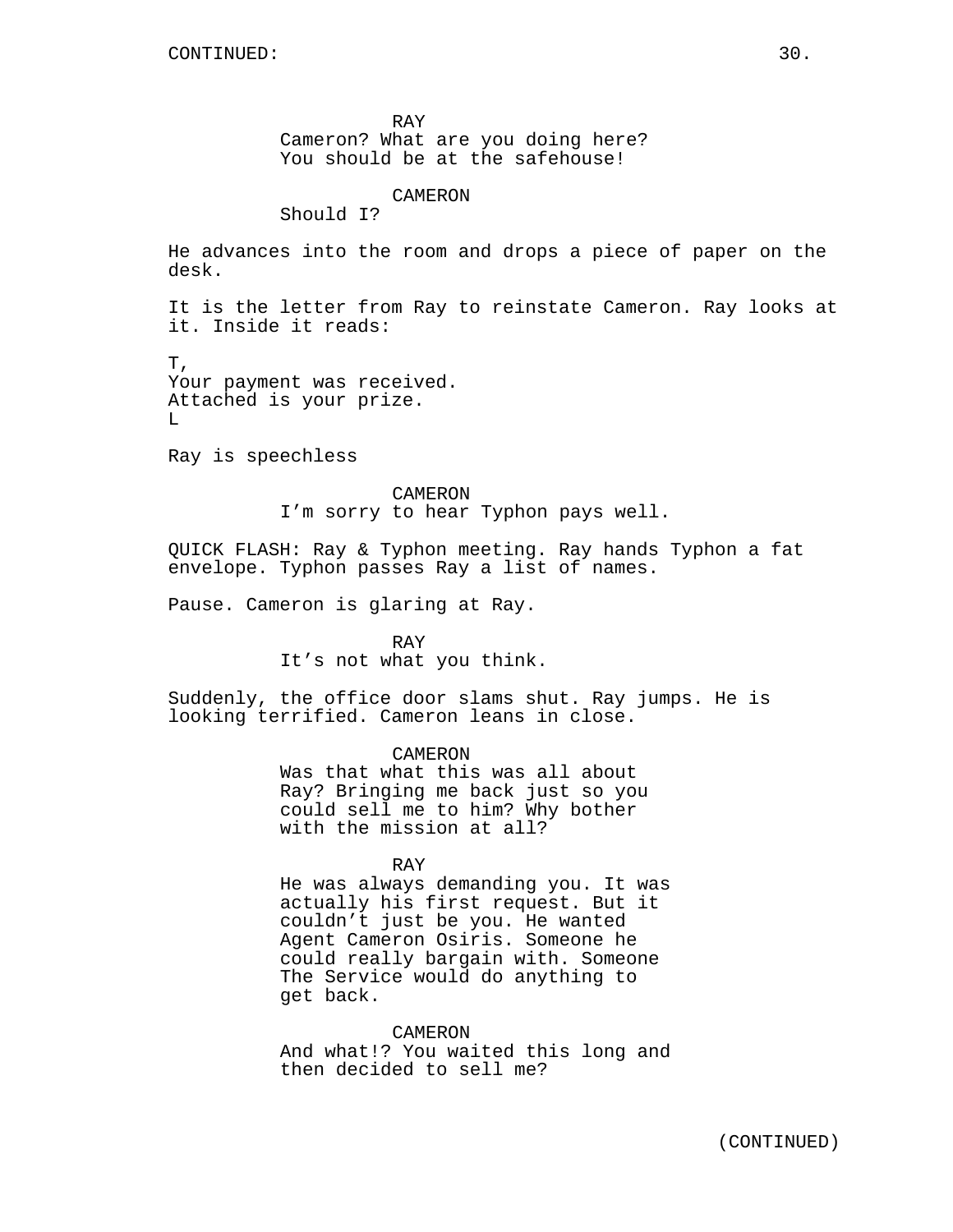RAY

I needed the money! I stalled as long as I could, but in the end, he wouldn't accept anyone else. He wanted you because you came the closest to catching him. You were the best he'd ever seen. You...

### CAMERON

Stop kissing up, Ray! Didn't you hear? I conquered my demons. I'm not hiding under your wing any more.

RAY

You used to. Before the three showed up, you relied on me for everything.

### CAMERON

No, before they showed up, I didn't listen to you worth a damn. I did whatever I wanted and you kept me on because it helped you. Then I got cocky and they made their entrance and I started listening to you because it was easier than coming up with my own ideas. I think that's the agent you actually wanted back.

Silence. The phone rings shattering the calm. Ray doesn't want to touch it. Cameron picks it up and hangs up without saying a word.

> CAMERON And now he knows his trophy is here with you.

Silence.

CAMERON Which means we need to work fast.

# RAY

We?

CAMERON Oh no, you just sit right there.

He holds out his hand and from the shadows a hand passes him his kit.

Ray looks shocked.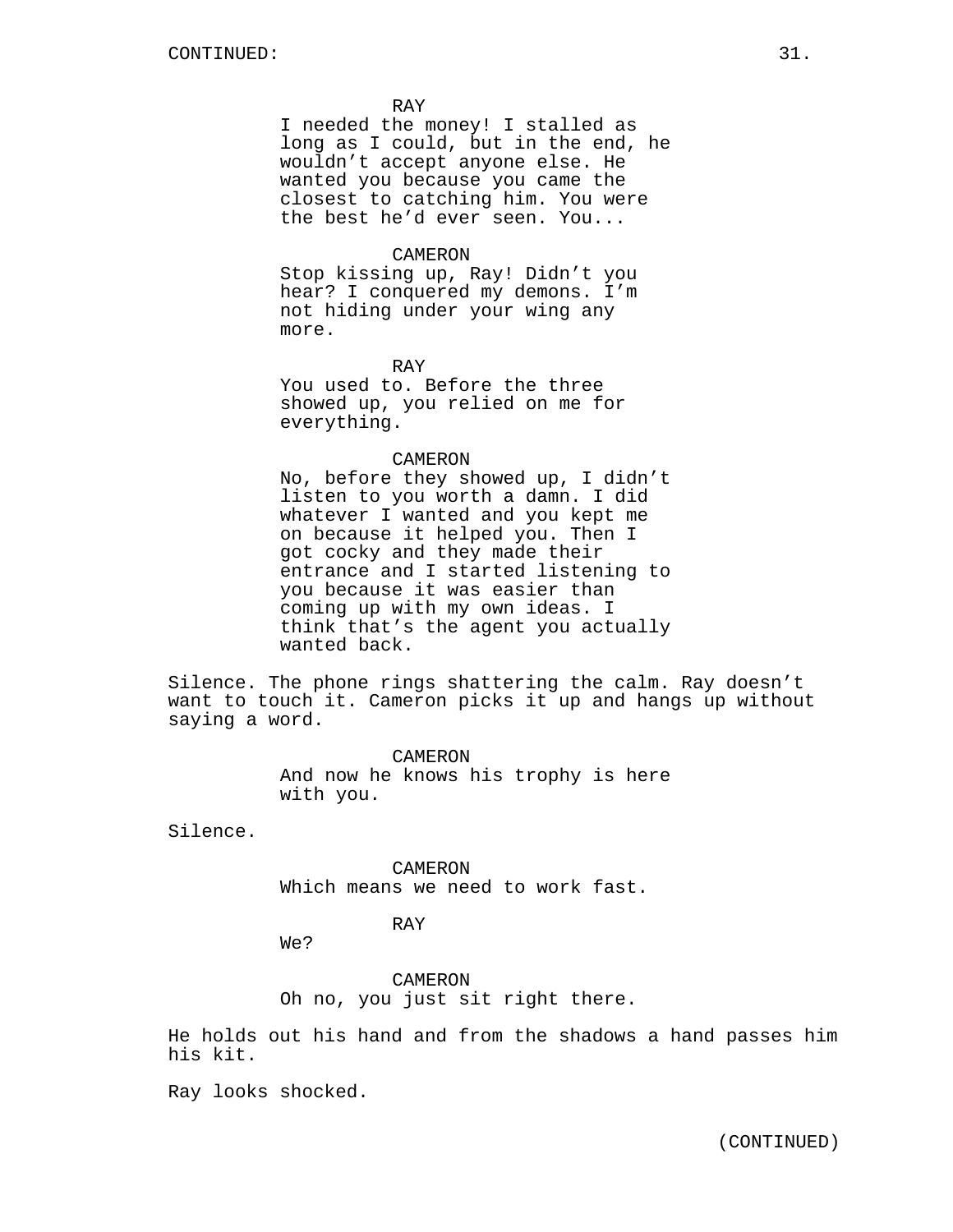RAY

Wha?

From the shadows steps Scarlette.

RAY You? I thought he killed you!

SCARLETTE No, worse. He started thinking for himself again.

Ray looks terrified. All his power and charisma are gone and he is left as a whiny little boy surrounded by people who were always better than him.

After a moment, Cameron speaks and for the first time, he's having trouble getting the words out.

#### CAMERON

You know how many nights I spent wishing you would knock on my door and offer me another chance? I put all my hope in you. And then you came and it was a dream come true. You showed me how to bring myself back from the brink and offered me the only thing I wanted as a prize.

Silence.

CAMERON

And then you tried to have me killed. Like you did to all those other agents. We were all expendable to you!

RAY

No!

CAMERON Well, now I'm going to return the favour.

He places his kit on the desk and looks at Scarlette.

CAMERON Just checking: I'm going to do it anyway, but you don't have a problem with this, do you?